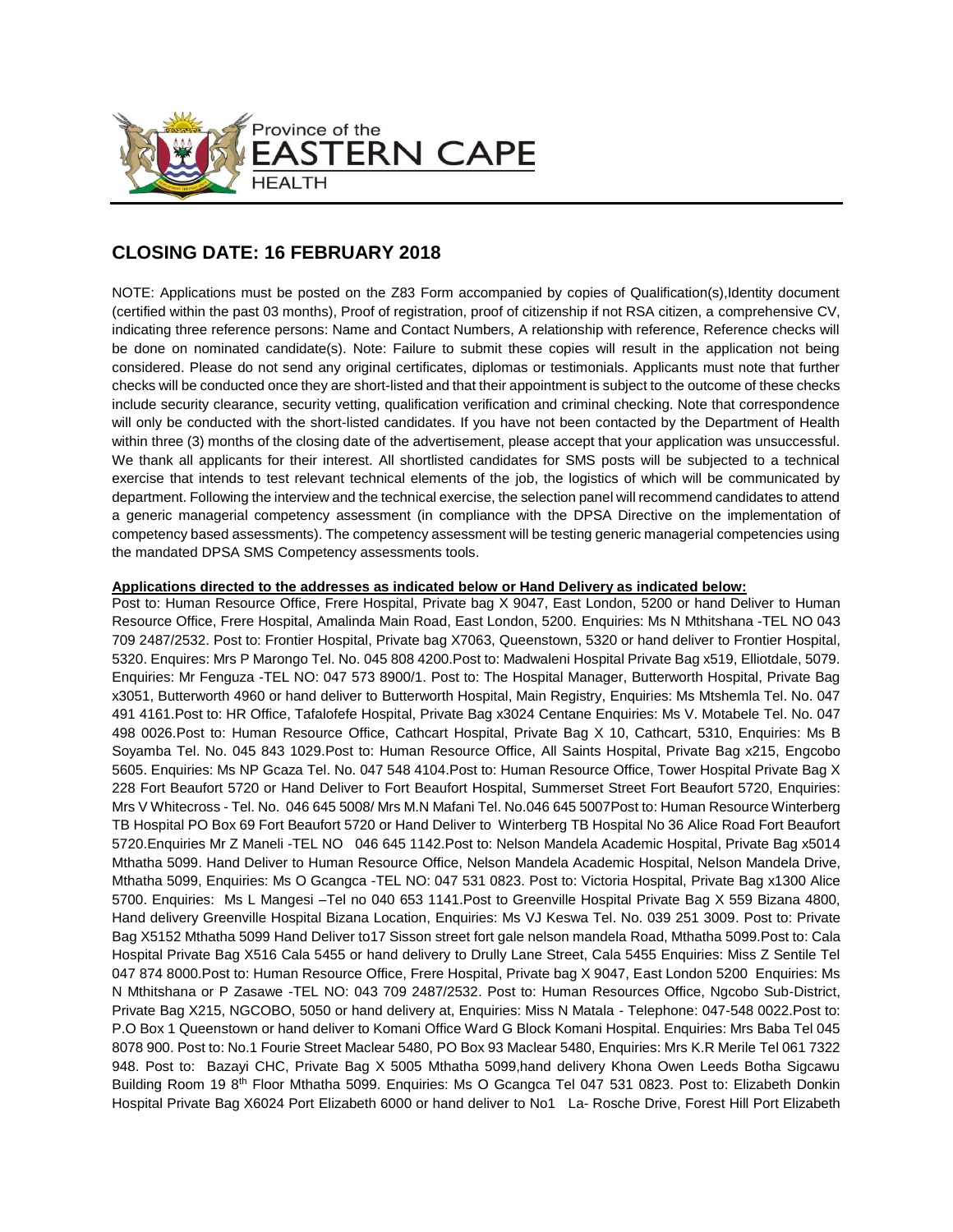6000. Enquiries: Mr E Selkers -TEL NO 060 5631 115.Post to: Private Bag x5009 Sterkspruit 9762 or Hand Deliver to Bensonville College. Enquiries: Miss ND Mbobho --TEL NO 051 611 0110.Post to: Elizabeth Donkin Hospital, Walmer Port Elizabeth 6070, Private Bax X 6024, Port Elizabeth, 6000.Post: Human Resource Office, Umzimvubu Sub District, Private Bag X3515, Kokstad 4700 or Hand deliver to 81 Murray Street, Kokstad, 4700.Enquiries: Ms D.N Mdayana, - TEL NO: 039 727 2090. Post to: Human Resource Office, Amahlathi Sub-District, Private Bag X7425, King Williams Town,5600. Hand Deliver to Amahlathi Sub-District, 01 Bridge Street, West Bank, King Williams Town, 5600. Enquiries:MS B Mngxe -TEL NO:043 643 4775/6. Post to: Human Resource Office, Bedford Hospital, PO Box 111, Bedford, 5780 or Hand deliver to Human Resource Office, Bedford Hospital, 4 Maitland Street Bedford 5780. Enquires: Ms LH Slatsha -TEL NO 046 685 0046. Post to: Amathole District District Office, Private Bag x 022, Southernwood, East London 5200 or Hand deliver to: Human Resource Office, Amathole District Health District 19 St James Road, Medical Centre Building, Southernwood, East London, 5200. Enquiries: Ms N Nene -TEL NO: 043 707 6748.Post to: The Human Resource Manager, Taylor Bequest Hospital, Private Bag X836 Matatiele, 4730 or hand deliver to: Tayler Bequest Hospital, 01 Main Street, Matatiele, 4730. Enquiries: Mr Kholiso -TEL NO 039 737 3107. Post to: Human Resource Office, Glen Grey Hospital, Private bag X 1142, Lady Frere, 5410 or hand deliver to Glen Grey Hospital, 5410. Enquires: Mr S Khumalo Tel no 083 585 7576.Post to: P O Box 12500, Central Hill, 6006 or Hand deliver to: EMS College Livingstone Hospital, Lindsay Road, Korsten, Port Elizabeth, Enquiries: N Ndamase –TEL NO: 041 453 0911.Post to: Human Resources Office, Livingstone Tertiary Hospital, Private Bag X, Korsten, Port Elizabeth or Hand deliver to the Nurses Home, 2<sup>nd</sup> floor, Stanford Road, Korsten, Port Elizabeth, 6000. Enquiries: Mr. Mjindi Tel No 041 405 2121. . Post to: Human Resource Office St Patricks Hospital, P/Bag X531, Bizana, 4800 or Hand deliver to St Patricks Hospital Road, Bizana, Enquiries: Ms Jafta – [Tel no 039](Tel:039) 251 0236. Post to: The Human -Resource Office, St Elizabeth Hospital, Private Bag x1007, Lusikisiki 4820. Enquiries: Mr M Nozaza Tel no 039 253 5012. Post to: Human Resource Office, Mthatha Regional Hospital, Private Bag X5014, Mthatha, 5099 or hand deliver to: HR Office, Mthatha Regional Hospital, 71 Nelson Mandela Hospital, Enquiries: Ms Mkhosi - Tel no: 047 502 4143/4008. Nelson Mandela Health District: Postal Address: Private Bag x28000 Greenarces Port Elizabeth or hand deliver to Registry Office Nelson Mandela Health District Office (Old Walton Building) Conningham Street Parson Hill Port Elizabeth. Enquiries: Ms P Makuluma Tel no 041 391 8162/4. Post to: HR Office Settlers Hospital, Private Bag x1007 Grahamstown 6140 or hand delivery to: HR Office, Settlers Hospital Milner Street, Cradock Heights Grahamstown 6140 Enquires Ms S Diva Tel no 046 602 5046. Post to: The Human Resource Office, Makana Sub District, Private Bag X1023, Grahamstown, 6140 or Hand Deliver at Makana Sub- District, 49 Beaufort Street, Grahamstown, 6140. Enquires: Ms Qalani Tel no 046 622 4901. Post to: HR Office, Jose Hospital PO Box 10692 Port Elizabeth 6015 or hand deliver to: HR Office, Mission Road, Berthelsdorp Linton Grange PE 6015 Enquiries Ms L Jacobs Tel no 041 372 1011. Post to: Aliwal North Hospital, Private Bag x1004 Aliwal North 9757 or hand deliver to: Aliwal North Hospital, Parklane Street Ailwal North 9757. Enquires: Ms Fourie Tel no: 051 634 2382/82/83. . Post to: Human Resource Office, Taylor Bequest Hospital (Mount Fletcher), Private Bag X1129, MOUNT FLETCHER, 4770, Enquiries: Ms Ngwebeni – Tel no: 039 257 0099. Nelson Mandela Health District: Postal Address: Private Bag x28000 Greenarces Port Elizabeth or hand deliver to Registry Office Nelson Mandela Health District Office (Old Walton Building) Conningham Street Parson Hill Port Elizabeth. Attention Ms P Makuluma Tel no 041 391 8164.

Applications for the post of Professional Nurse (Joe Gqabi, Community Outreach Clinic) should be forwarded to the following address: Post to: Human Resource Office, 32 Dan Pienaar Street, springs, Aliwal North, 9750 or Hand deliver to: HR Office, Joe Gqabi District Office. Enquiries: Mr J.S Ndzinde – Tel no: 051 633 9629.

Applications for the post of Pharmacist (Bisho Hospital) should be forwarded to the following address: Post to: Human Resource Office, Department of Health, Private Bag x0038, Bisho, 5605 or Hand deliver to: Department of Health, Room 310 3<sup>rd</sup> Floor Dukumbana Building, Phalo Avenue, Bisho 5605. Enquiries: Mr X Somahela Tel no 040 608 1761

**POST: HEAD CLINICAL UNIT (MEDICAL) GRADE 1 – UROLOGY REF NO. ECHEALTH/HCUUR/LTH/03/01/2018 SALARY:** R1 550 331 – R1 645 464 per annum (OSD) **CENTRE:** Nelson Mandela Metro, Livingstone Hospital

**REQUIREMENTS:** An appropriate medical qualification that allows registration with HPCSA in Urology. HPCSA registration certificate as Medical Specialist in Urology. A minimum of 3 years' experience as a Medical specialist in Urology after registration with HPCSA. Current registration with HPCSA as a Medical Specialist in Urology. A valid driver's license. Competencies: Managerial Skills. Strong leadership abilities. Research capacity building knowledge. Experience in project and people management. Good communication, facilitation and team building skills. Expertise in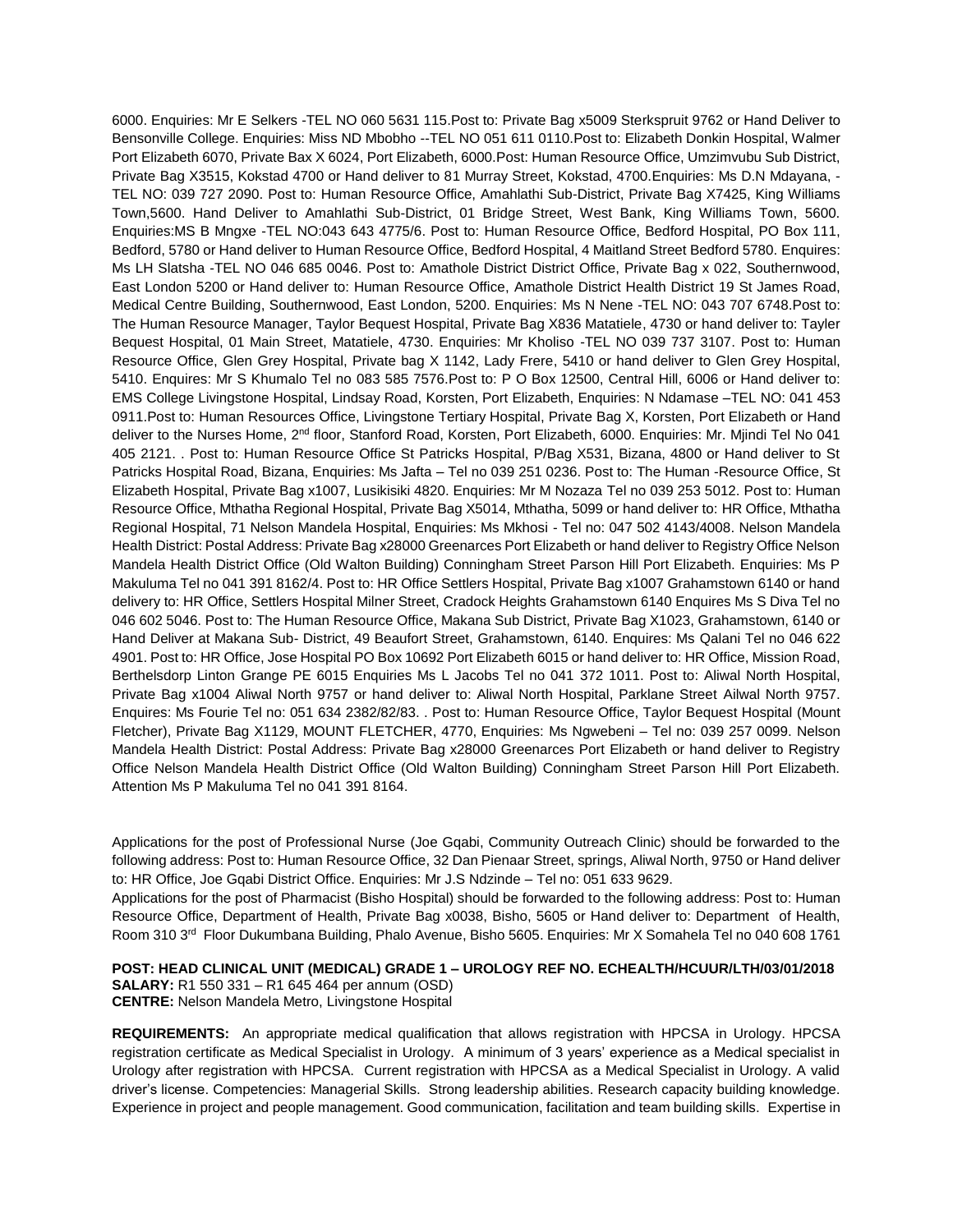assessment, diagnosis and management of patients within the field of work. Managerial and financial management skills. Computer skills. Stress tolerance skills and innovation and drive. Special interest sub-specialization area, healthcare systems development, support and outreach. Ability to design, study and write protocols as well as conduct and supervise research. Knowledge of current Health and Public Service legislation, regulations and policies. Sound knowledge of Human Resource Management, budgeting, programme planning, implementation and evaluation, information management and quality assurance programs.

**DUTIES:** Provide strategic leadership in the respective clinical unit .Render medical services and specialist duties. Participate in outreach activities and / or support of Regional and District Hospitals. Participate in the on-going provision of undergraduate and post graduate training/teaching. Manage staff in the department. Allocate duties, cost effectively utilize human resources, supervise medical staff, compile medical reports and give evidence at trials, when required. Participate in the delivery of a 24 hour service. Manage Performance and Development (PMDS) and perform quarterly reviews of sub-ordinates. Participate in the ongoing provision of under-graduate and post-graduate teaching. Provide leadership for and participate in Departmental research activities. Successful candidate will undergo competency assessment.

Enquiries: Mr. Mjindi Tel no 041 405 2121

#### **POST: HEAD CLINICAL UNIT (MEDICAL) GRADE 1 – INTERNAL MEDICINE REF NO. ECHEALTH/HCUIM/LTH/03/01/2018**

**SALARY**: R1 550 331 – R1 645 464 per annum (OSD) **CENTRE**: Nelson Mandela Metro, Livingstone Hospital

**REQUIREMENTS**: An appropriate medical qualification that allows registration with HPCSA in Internal Medicine. HPCSA registration certificate as Medical Specialist in Internal Medicine. A minimum of 3 years' experience as a Medical specialist in Internal Medicine after registration with HPCSA. Current registration with HPCSA as a Medical Specialist in Internal Medicine. A valid driver's license. Competencies: Managerial Skills. Strong leadership abilities. Research capacity building knowledge. Experience in project and people management. Good communication, facilitation and team building skills. Expertise in assessment, diagnosis and management of patients within the field of work. Managerial and financial management skills. Computer skills. Stress tolerance skills and innovation and drive. Special interest sub-specialization area, healthcare systems development, support and outreach. Ability to design, study and write protocols as well as conduct and supervise research. Knowledge of current Health and Public Service legislation, regulations and policies. Sound knowledge of Human Resource Management, budgeting, programme planning, implementation and evaluation, information management and quality assurance programmes.

**DUTIES**: Provide strategic leadership in the respective clinical unit .Render medical services and specialist duties. Participate in outreach activities and / or support of Regional and District Hospitals. Participate in the on-going provision of undergraduate and post graduate training/teaching. Manage staff in the department. Allocate duties, cost effectively utilize human resources, supervise medical staff, compile medical reports and give evidence at trials, when required. Participate in the delivery of a 24 hour service. Manage Performance and Development (PMDS) and perform quarterly reviews of sub-ordinates. Participate in the ongoing provision of under-graduate and post-graduate teaching. Provide leadership for and participate in Departmental research activities. Successful candidate will undergo competency assessment

**Enquiries:** Dr. M Maseloa Tel no 083 378 2025

**POST: HEAD: CLINICAL UNIT (INTERNAL MEDICINE) REF NO. ECHEALTH/HCU/MRH/03/01/2018 SALARY**: R1 550 331 – R1 645 464 per annum (OSD) **CENTRE**: OR Tambo, Mthatha Regional Hospital

REQUIREMENTS: An appropriate qualification that allows registration with HPCSA as a Medical Specialist in Internal Medicine. A minimum of 3 years 'experience as a Medical Specialist in Internal Medicine after registration with HPCSA. Current registration with HPCSA as a Medical Specialist in Internal Medicine. A valid driver's license. Managerial Skills. Strong leadership abilities. Research capacity building knowledge. Experience in project and people management. Good communication, facilitation and team building skills. Expertise in assessment, diagnosis and management of patients within the field of work. Managerial and financial management skills. Computer skills. Stress tolerance skills and innovation and drive. Special interest sub-specialization area, healthcare systems development, support and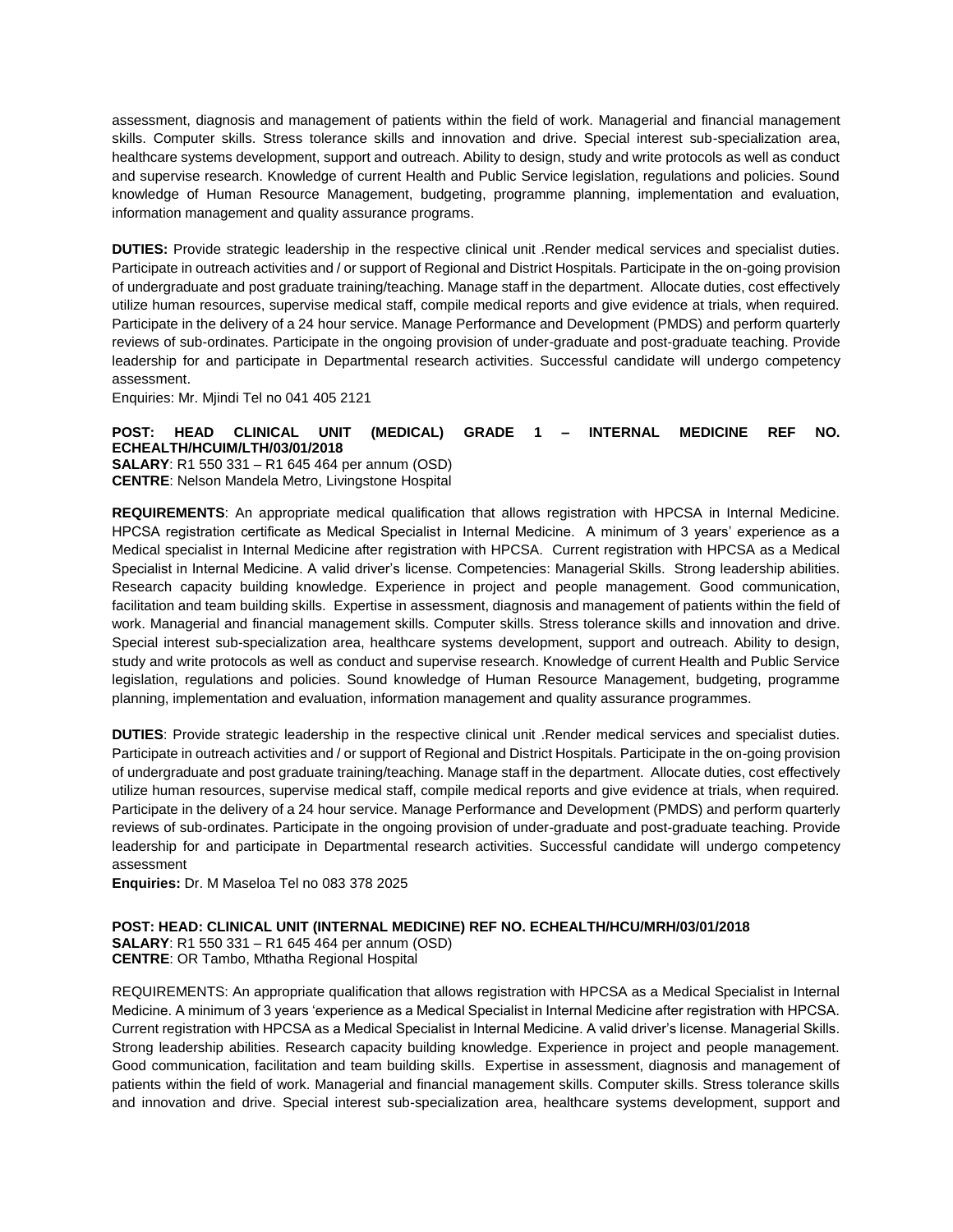outreach. Ability to design, study and write protocols as well as conduct and supervise research. Knowledge of current Health and Public Service legislation, regulations and policies. Sound knowledge of Human Resource Management, budgeting, programme planning, implementation and evaluation, information management and quality assurance programmes.

**DUTIES**: Co-ordinate specialist services within the central region to ensure equitable distribution of resources to achieve optimal patient care within the defined level of services. Problem solving, participate in the provision of tertiary and central services. Provide outreach services to clinicians including expert advice to clinicians to manage patients appropriately. Active participation in the academic undergraduate and postgraduate training programmes. Direct clinical governance activities in the department. Establish protocols for the management of patients. Co-ordinate with relevant departmental heads to ensure optimal care for patients. Lead and supervise departmental research activities. Enquiries: Ms Mkhosi - Tel no: 047 502 4143/4008

#### **POST: CLINICAL MANAGER GRADE 1 REF NO. ECHEALTH/CM/CALAH03/01/2018**

**SALARY**: R1 052 712 – R1 168 350 per annum (OSD) **CENTRE**: Chris Hani District, Cala Hospital

**REQUIREMENTS**: Appropriate qualification that allows registration with the HPCSA as an independent Medical Practitioner. Registration with HPCSA as Medical Practitioner and proof of current registration. A minimum of 4 years appropriate experience as a medical officer after registration with the HPCSA as Medical Practitioner of which two (2) years must be at management level. A valid work permit (if not South African resident). A valid driver's license. Computer skills. Knowledge of the applicable acts and regulations, including the Mental Health Care Act. Knowledge of patient's rights charter and national core standards. A thorough understanding of the PFMA and Treasury regulations. Must be able to function in a multi-disciplinary team. Good communication and interpersonal skills.

**DUTIES**: Provide and support Clinical services in the institution. Supporting the integration and extension of Clinical services in the Health System. Manage all clinical and clinical support/auxiliary services in the institution. Must do quality audits and assist with the improvement of health services. Clinical risk management. Provide leadership, support and guidance regarding safe and appropriate medical practices. Facilitation of clinical governance processes within the institution. Unpack, disseminate, implement and enforce departmental policies. Implementation of institutional strategic and operational plans for clinical serviced. Represent clinical division at administrative and managerial committees, meetings, events and other a pertinent to clinical governance.

**Enquiries**: Mrs Z Sentile Tel no 047 874 8000.

## **POST: CLINICAL MANAGER GRADE 1 REF NO. ECHEALTH/CM/GGH/03/01/2018**

**SALARY**: R1 052 712 – R1 168 350 per annum (OSD) **CENTRE:** Chris Hani District, Glen Grey Hospital

**REQUIREMENTS:** Appropriate qualification that allows registration with the HPCSA as an independent Medical Practitioner. Registration with HPCSA as Medical Practitioner and proof of current registration. A minimum of 4 years appropriate experience as a medical officer after registration with the HPCSA as Medical Practitioner of which two (2) years must be at management level. A valid work permit (if not South African resident). A valid driver's license. Computer skills. Knowledge of the applicable acts and regulations, including the Mental Health Care Act. Knowledge of patient's rights charter and national core standards. A thorough understanding of the PFMA and Treasury regulations. Must be able to function in a multi-disciplinary team. Good communication and interpersonal skills.

**DUTIES**: Provide and support Clinical services in the institution. Supporting the integration and extension of Clinical services in the Health System. Manage all clinical and clinical support/auxiliary services in the institution. Must do quality audits and assist with the improvement of health services. Clinical risk management. Provide leadership, support and guidance regarding safe and appropriate medical practices. Facilitation of clinical governance processes within the institution. Unpack, disseminate, implement and enforce departmental policies. Implementation of institutional strategic and operational plans for clinical serviced. Represent clinical division at administrative and managerial committees, meetings, events and other a pertinent to clinical governance.

**Enquiries:** Mr S Khumalo Tel no 083 585 7576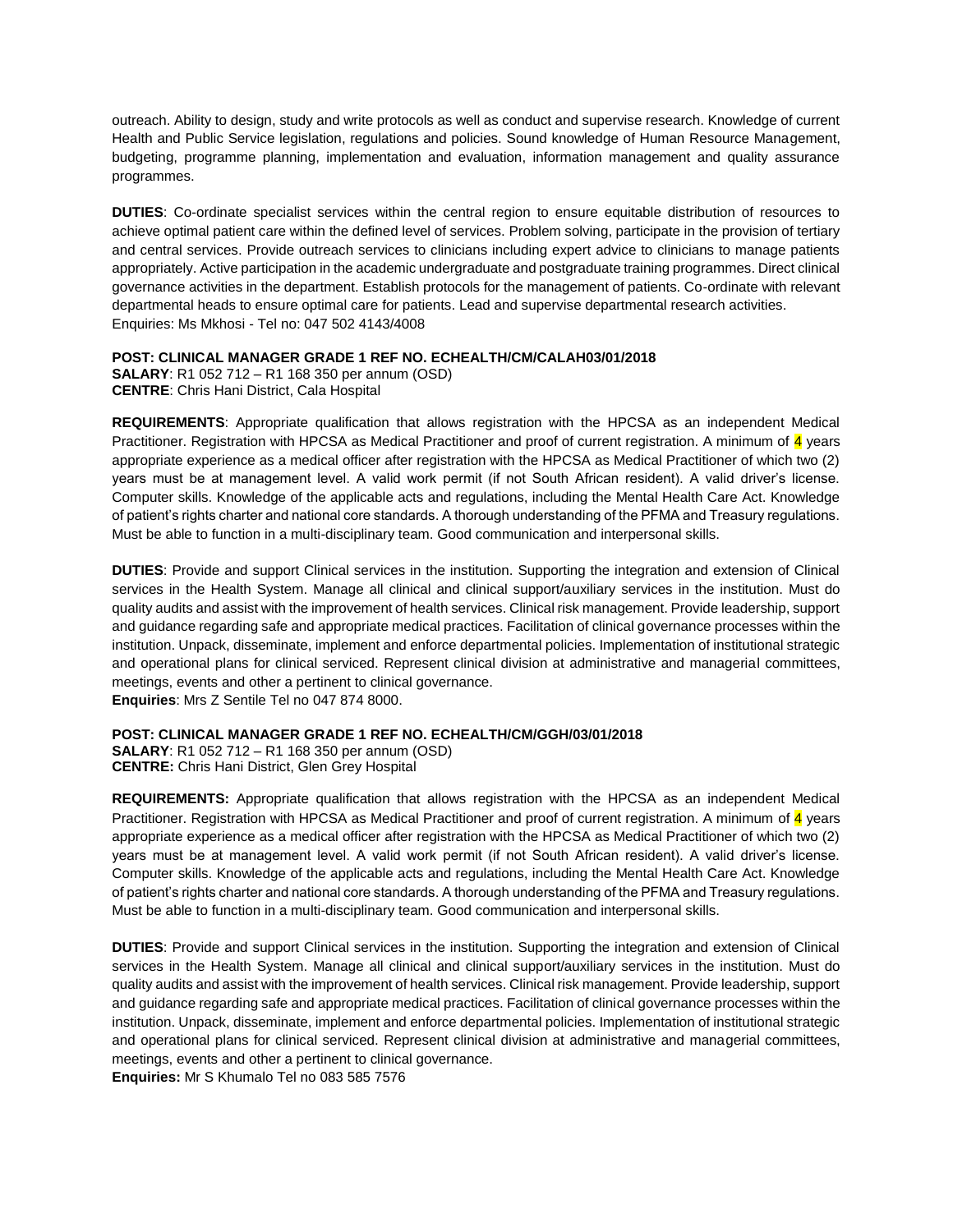### **POST: CLINICAL MANAGER GRADE 1 REF NO. ECHEALTH/CM/SPH/ 03/01/2018**

**SALARY**: R1 052 712 – R1 168 350 per annum (OSD) **CENTRE**: Chris Hani District, St Patricks Hospital

**REQUIREMENTS**: Appropriate qualification that allows registration with the HPCSA as an independent Medical Practitioner. Registration with HPCSA as Medical Practitioner and proof of current registration. A minimum of 4 years appropriate experience as a medical officer after registration with the HPCSA as Medical Practitioner of which two (2) years must be at management level. A valid work permit (if not South African resident). A valid driver's license. Computer skills. Knowledge of the applicable acts and regulations, including the Mental Health Care Act. Knowledge of patient's rights charter and national core standards. A thorough understanding of the PFMA and Treasury regulations. Must be able to function in a multi-disciplinary team. Good communication and interpersonal skills.

**DUTIES**: Provide and support Clinical services in the institution. Supporting the integration and extension of Clinical services in the Health System. Manage all clinical and clinical support/auxiliary services in the institution. Must do quality audits and assist with the improvement of health services. Clinical risk management. Provide leadership, support and guidance regarding safe and appropriate medical practices. Facilitation of clinical governance processes within the institution. Unpack, disseminate, implement and enforce departmental policies. Implementation of institutional strategic and operational plans for clinical serviced. Represent clinical division at administrative and managerial committees, meetings, events and other a pertinent to clinical governance. **Enquiries**: Ms Jafta Tel no [039](Tel:039) 251 0236

**POST: MEDICAL SPECIALIST GRADE 1-3 REF NO. ECHEALTH/MS/-IM/MRH03/01/2018**

**SALARY**: R 1 151 088 - R1 645 464 per annum (OSD) **CENTRE**: OR Tambo District, Mthatha Regional Hospital

**REQUIREMENTS**: An appropriate qualification that allows registration with HPCSA as a Medical Specialist in Internal Medicine. Registration with the HPCSA as a Medical Specialist in Internal Medicine. Current registration with the HPCSA as a Medical Specialist in Internal Medicine. Applicants in possession of a foreign qualification must attach an evaluation certificate from the South African Qualifications Authority (SAQA) to their applications. Grade 1: None after registration with the HPCSA as Medical Specialist in Internal Medicine. Grade 2: Minimum of 5 years appropriate experience as Medical Specialist after registration with the HPCSA as Medical Specialist in Internal Medicine. Grade 3: Minimum of 10 years' experience after registration with the HPCSA as a Medical Specialist in Internal Medicine. Knowledge, Skills and Experience required: Sound knowledge of clinical concepts within the specific domain. Good verbal and written communication skills and interpersonal skills. Ability to work in a multi-disciplinary team. Teaching and supervisory skills. Awareness of cross-cultural differences. Knowledge of all Public Service Legislation, Policies and Procedures. Medical Ethics, epidemiology and statistics. Conflict management skills. Innovation, drive and stress tolerance. Middle Management skills. Concern for excellence.

**DUTIES**: Provide specialist care to patients requiring services within your specific domain. Provide specialist care in the outpatient clinics. Provide after-hours coverage in Internal Medicine and ensure continuous clinical support to junior staff. Undertake training of undergraduate and post graduate medical students and also support relevant clinical research, clinical trials and CPD activities. Conduct specialist regular ward rounds and administer expert interventions that will expedite the management of patient care. Provide expert advice and clinical support to district level hospitals. Provide outreach. Active participation in quality improvement programmes including clinical audits and continuous professional development activities. Assist with the setting of protocols for management of patients, equipment and other relevant procedures. Ensure equipment is maintained and functional at all times. Attend to administrative matters as pertains to the unit. Manage/supervise allocated human resources. Attend to meetings and workshops as directed. Comply with all legal prescript Acts, Legislatives, Policies, Circular, Procedure, Guidelines and code of conduct for public service. Adhere to correct channels of communication as per the hospital organogram. Maintain clinical, professional and ethical standards.

**Enquiries**: Ms Mkhosi - Tel no: 047 502 4143/4008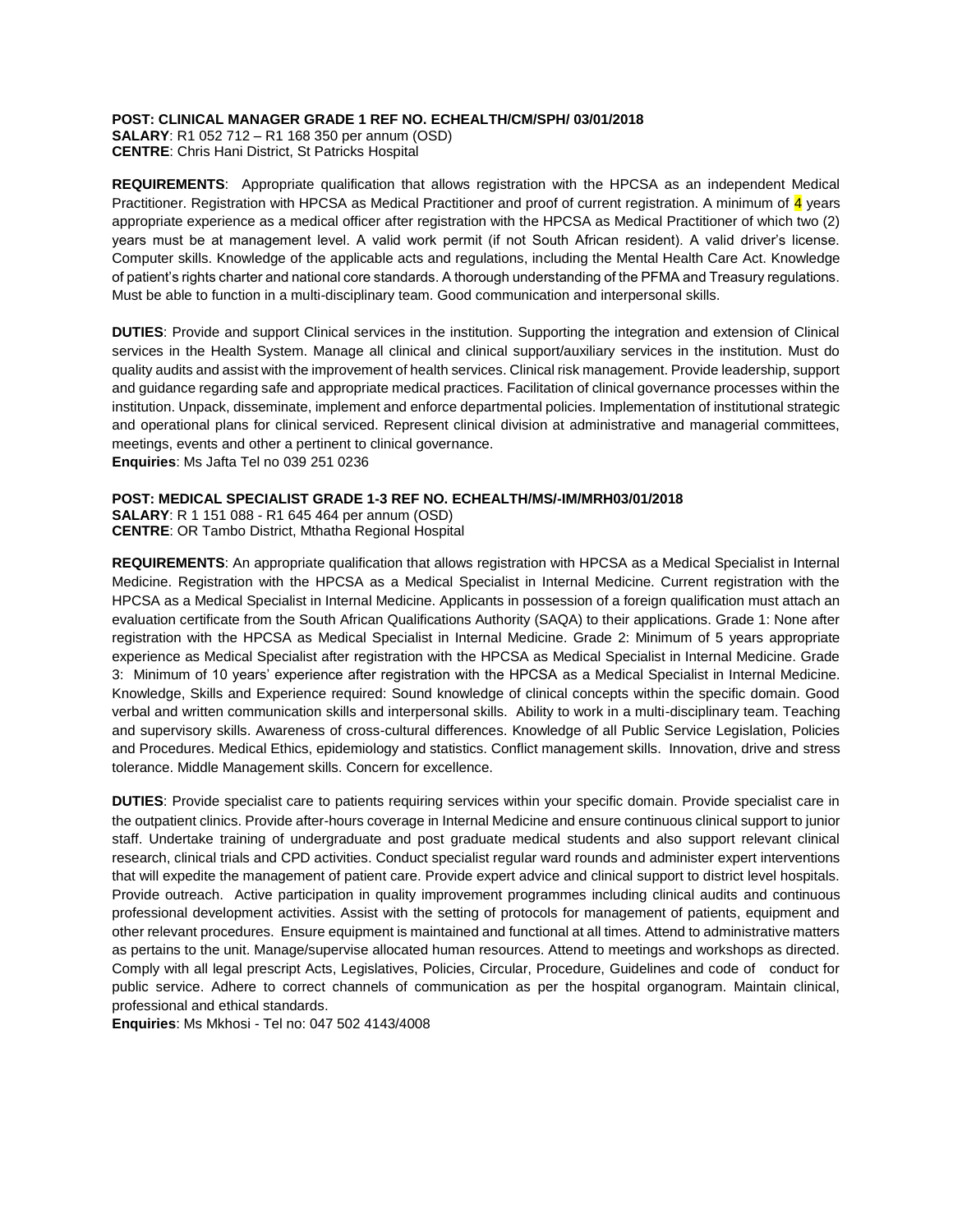#### **POST: DEPUTY DIRECTOR: THERAPEUTIC AND MEDICAL SUPPORT SERVICES GRADE 1 REF NO.ECHEALTH/ DDTMS/ LTH 03/01/2018 SALARY**: R 769 026- per annum (OSD)

**CENTRE**: Nelson Mandela District, Livingstone Tertiary Hospital

**REQUIREMENTS**: An appropriate qualification that allows registration with the HPCSA in any Allied and clinical support profession. A minimum of 3 years appropriate experience at Assistant Director level in a Hospital environment, after registration with HPCSA/SACSSP. Proof of current registration with relevant council. Competencies: Applied strategic capability, strong leadership and management, Budgeting and Financial Management.Diversity Management. Problem Solving and Decision Making skills. Clear understanding and interpretation of Health policies for Strategic Planning purposes. Good communication and interpersonal skills. Demonstrate basic understanding of human resources, disciplinary Procedures as well as financial management policies, guidelines and practices. Basic computer literacy and report writing skills is essential. Valid driver's licence. Management experience in the Public health sector will be an added advantage.

**DUTIES**: Overall management of Clinical Support Services in the Livingstone Tertiary Hospital (LTH). Integrate all Clinical Support Services and Plan strategically in consultation with Clinical Governance management teams and Clinical Support Services in the LTH and advise the Director: Clinical Services on all issues of Clinical Support Services .Responsible for the provision of quality clinical support services within the LTH, as well as managing the performance of Clinical Support Services managers within the LTH. Responsible for the production and compilation of monthly, quarterly and annual performance reports of the Clinical Support Services in the LTH. Responsible for the implementation of appropriate measures and systems to ensure optimal administration and good governance of Clinical Support Services in the LTH. Responsible for the development of internal policy. Actively participate in the implementation of the National Core Standards (NCS).

**Enquiries** Mr. Mjindi Tel no 041 405 2121

# **POST: DEPUTY MANAGER: NURSING REF NO. ECHEALTH/DMN/EDHH/03/01/2018 (2 Posts)**

**SALARY**: R756 525 - R851 463 per annum (OSD) **CENTRE**: Nelson Mandela District, Elizabeth Donkin Hospital

**REQUIREMENTS**: Basic R425 qualification diploma/degree in Nursing or equivalent qualification that allows registration with SANC as a Professional Nurse. Minimum of 9 years after registration as a Professional Nurse, at least 4 years appropriate recognizable experience must be at Management Level. Demonstrate advanced understanding and application of Nursing legislation and related legal and ethical nursing practices. Knowledge of PFMA; HR Management. Knowledge of Public Sector Legislation and relevant Prescript/Regulation, Batho Pele Principles and patient Right Charter. Strong leadership, good interpersonal relations, effective problem solving, management and decision making skill. Good verbal and written communication skills are essential requirements. Valid driver's license.

**DUTIES**: To manage and provide strategic Nursing leadership and direction to the Nursing Services. Plan and monitor the objectives of the specialized unit in line with the strategic plan of the institution and Department. Coordinate and maintain conducive/constructive working relationships with Nursing and other stake holders. Ensure compliance with professional and ethical practice. Monitor and ensure nursing care is practiced in accordance with the statutory law, policies and procedures governing the Nursing Profession, Labour and Health Care. Effective management and utilization of Human and Material Resources. Ensure effective implementation of PMDS. Monitor compliance to Quality Assurance and Infection Control and Occupational Health and Safety standards and National Core Standards Compliance. Ensure efficient and effective execution of administration functions of the Nursing unit. **Enquires:** Mr E Selkers Tel no 060 563 1115.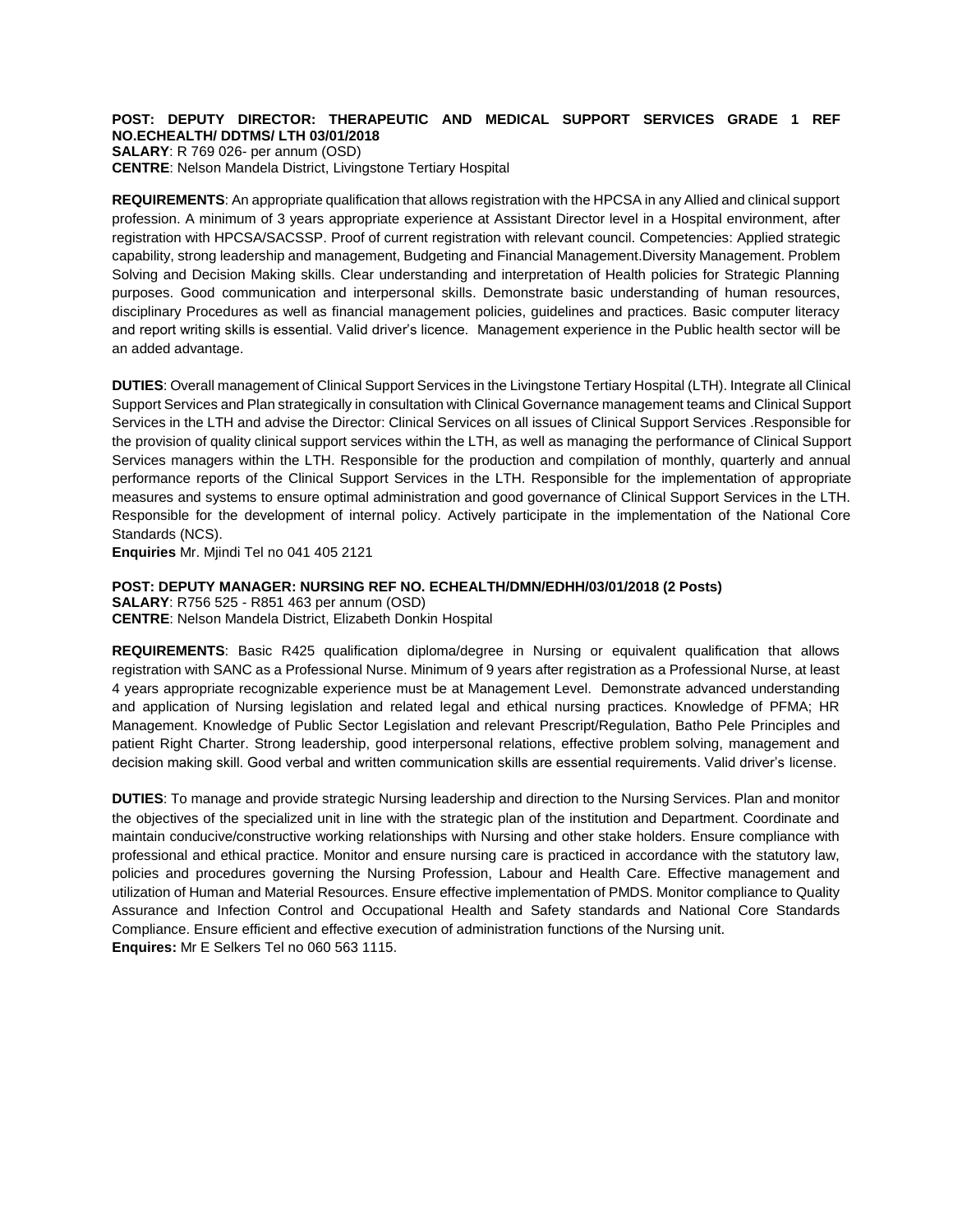#### **POST: DEPUTY MANAGER: NURSING REF NO. ECHEALTH/DMN/SEH/03/01/2018**

**SALARY**: R756 525 - R851 463 per annum (OSD) **CENTRE**: OR Tambo, St Elizabeth Hospital

**REQUIREMENTS**: Basic R425 qualification diploma/degree in Nursing or equivalent qualification that allows registration with SANC as a Professional Nurse. Minimum of 9 years after registration as a Professional Nurse, at least 4 years appropriate recognizable experience must be at Management Level. Demonstrate advanced understanding and application of Nursing legislation and related legal and ethical nursing practices. Knowledge of PFMA; HR Management. Knowledge of Public Sector Legislation and relevant Prescript/Regulation, Batho Pele Principles and patient Right Charter. Strong leadership, good interpersonal relations, effective problem solving, management and decision making skill. Good verbal and written communication skills are essential requirements. Valid driver's license.

**DUTIES:** To manage and provide strategic Nursing leadership and direction to the Nursing Services. Plan and monitor the objectives of the specialized unit in line with the strategic plan of the institution and Department. Coordinate and maintain conducive/constructive working relationships with Nursing and other stake holders. Ensure compliance with professional and ethical practice. Monitor and ensure nursing care is practiced in accordance with the statutory law, policies and procedures governing the Nursing Profession, Labour and Health Care. Effective management and utilization of Human and Material Resources. Ensure effective implementation of PMDS. Monitor compliance to Quality Assurance and Infection Control and Occupational Health and Safety standards and National Core Standards Compliance. Ensure efficient and effective execution of administration functions of the Nursing unit. **Enquires**: Mr M Nozaza Tel no 039 253 5012.

## **POST: DEPUTY MANAGER NURSING REF NO. ECHEALTH/DMN/LTH/03/01/2018**

**SALARY**: R756 525 - R851 463 per annum (OSD) **CENTRE**: Nelson Mandela Metro Livingstone Tertiary Hospital

**REQUIREMENTS**: Basic R425 qualification (i.e. Diploma or Degree in Nursing) that allows registration with the South African Nursing Council (SANC) as a Professional nurse. Minimum of nine (9) years appropriate/recognized experience in Nursing after registration as a Professional Nurse with SANC and at least four (4) years of the period above must be appropriate/recognized experience at Nursing Management level in a hospital environment. Must be in possession of a Diploma in Nursing administration / Management or health care management obtained from a recognized institution. Experience in Quality Assurance and report writing skills are essential. Basic computer literacy. Must have a valid driver's license. Diploma in Nursing Education obtained from a recognized institution will be an added advantage. Application of legislations and Health related Acts and Ethical Nursing Practices. Knowledge of and ability to describe the effective application of the scope of practice for different categories of Nurses. Ability to plan, organize, lead and co-ordinate the nursing services in the Hospital. Develop and monitor the implementation of Nursing services that promotes the Rights of Patients. Good communication and interpersonal skills. Demonstrate basic understanding of human resources, disciplinary procedure as well as financial management policies, guidelines and practices. Report writing skills are essential.

**DUTIES**: Lead and give direction to nursing services and overall Control of quality patient care in the Hospital. Provide Professional, technical and management support for the provision of quality patient care through management of nursing care programs. Advocate the promotion of nursing ethos and professionalism. Develop and monitor the implementation of policies, programs, regulations, practices, protocols / procedures and standards pertaining to nursing care. Establish, maintain and participate in inter-professional and multi-disciplinary team for effective and efficient health care. Manage and monitor the utilization of Human Resources and Finances in accordance with relevant directives and prescripts. Participate in Hospital Executive decision-making body. Collaborate with other team members in the Hospital to identify actual and potential risks. Support Nursing and Health care research to improve the quality of care. Lead the implementation of the National Core Standards (NCS). Proactively identifies continuing professional development (CPD) requirements for nurses and midwifes. Actively participate in the implementation of national strategic plan for nurse education, training and practice.

**Enquiries:** Ms R.E. Du Preez Tel no 041 405 2648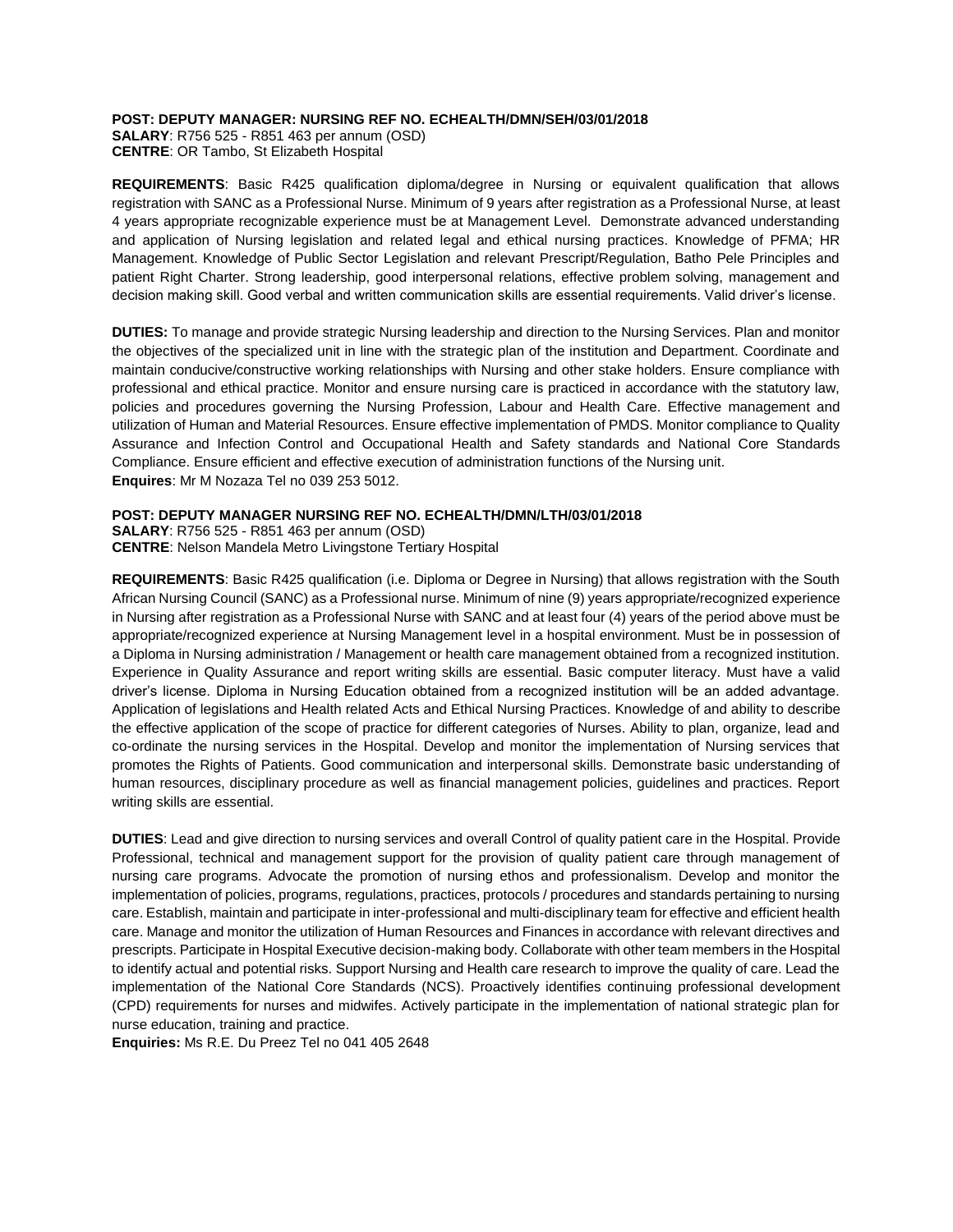#### **POST: ASSISTANT DIRECTOR: SPEECH THERAPY AND AUDIOLOGY REF NO. ECHEALTH/ADSTA/FTH/03/01/2018 SALARY:** R459 558 – R510 042 per annum (OSD) **CENTRE**: Buffalo City Metro, Frere Hospital

**REQUIRMENTS**: Relevant degree in Speech Therapy and Audiology. Registration certificate with HPCSA, plus proof of payment for the period April 2017 – March 2018 (HPCSA card or print out). Minimum of five (5) years post graduate experience (Community Service does not qualify). At least two (2) years supervisory/ managerial experience in a Speech Therapy and/or Audiology department - preferably at a state referral hospital. Expert knowledge of Speech Therapy and/or Audiology. Good understanding of clinical governance and clinical auditing. Computer literacy

**DUTIES:** Provide leadership to the Speech Therapy and Audiology department of the hospital, ensuring that efforts are focused on service delivery. Participate in the development of treatment programs, departmental policies and audits. Responsible for the developing of operational and strategic plans for the department. General management of the department and personnel. Ordering of hearing aids, equipment and consumables utilizing LOGIS. Assessment of personnel performance using PMDS. Staff development. Monitoring and planning of departmental budget. Report writing and writing motivations for new products and equipment. Co-ordinate outreach programs. **Enquiries**: Ms N Mthitshana Tel no 043 709 2487/2532

## **POST: OPERATIONAL MANAGER PHC REF NO. ECHEALTH/OMS/MPC/03/01/2018**

**SALARY:** R499 953 – R562 698 per annum (OSD) **CENTRE:** Umzimvubu Sub District, Mapeleni Clinic

**REQUIREMENTS**: Basic qualification accredited with the South African Nursing Council in terms of Government Notice R425 (i.e. Degree/ Diploma in Nursing) or equivalent qualification that allows registration with the South African Nursing Council as a Professional Nurse plus a post basic nursing qualification with a duration of at least 1 year, accredited with the SANC in terms of Government Notice R48 in the relevant specialty. A minimum of 9 years appropriate/recognizable experience in nursing after registration as a Professional Nurse with SANC as a General Nursing. At least 5 years of the period referred to above must be appropriate/recognizable experience after obtaining the 1 year post basic qualification in the relevant specialty.

**DUTIES**: Supervise and ensure the provision of effective and efficient patient care. Ensure clinical nursing practice by the nursing team in accreditation with the scope of practice and nursing standards as determined by the Department of Health. Maintain good interpersonal relationship with nurses and other stakeholders (i.e. interpersonal, interscope and multi-disciplinary) team. Promote quality of nursing care as directed by the professional growth/ethical standards and self-development. Take part in the turnaround strategy, PHC Reengineering, strengthening of National Core Standards and Ideal clinics.

**Enquiries**: Ms DN Mdanyana Tel no 039 727 2090

**POST: OPERATIONAL MANAGER (GENERAL) REF NO. ECHEALTH/OMG/LTH/03/01/2018 SALARY:** R 394 665 – R444 195 per annum **CENTRE**: Nelson Mandela Metro, Livingstone Tertiary Hospital

**REQUIREMENTS**: Diploma/ Degree in nursing that allows registration with SANC as a Professional Nurse. A minimum of 7 years appropriate experience in Nursing after registration as a general Professional Nurse with SANC. Current registration with SANC. Good communication and interpersonal skills. Demonstrate basic understanding of human resources, disciplinary procedures as well as financial management policies, guidelines and practices. Basic computer literacy and report writing skills are essential. One year Post basic Qualification in Nursing Administration obtained from a recognised university will be an added advantage. One year post basic qualification in Nursing Education obtained from a recognised university. Valid driver's license

**DUTIES:** Managing material, human and financial resources. Ensure implementation of quality nursing standards in accordance with nursing legislation and ethical practice. Provide professional, technical and management support for the provision of quality patient care through management of nursing care programs. Advocate the promotion of nursing ethos and professionalism. Develop and monitor the implementation of policies, programs, regulations, practices, protocol/ procedures and standards pertaining to nursing care. Establish, maintain and participate in the inter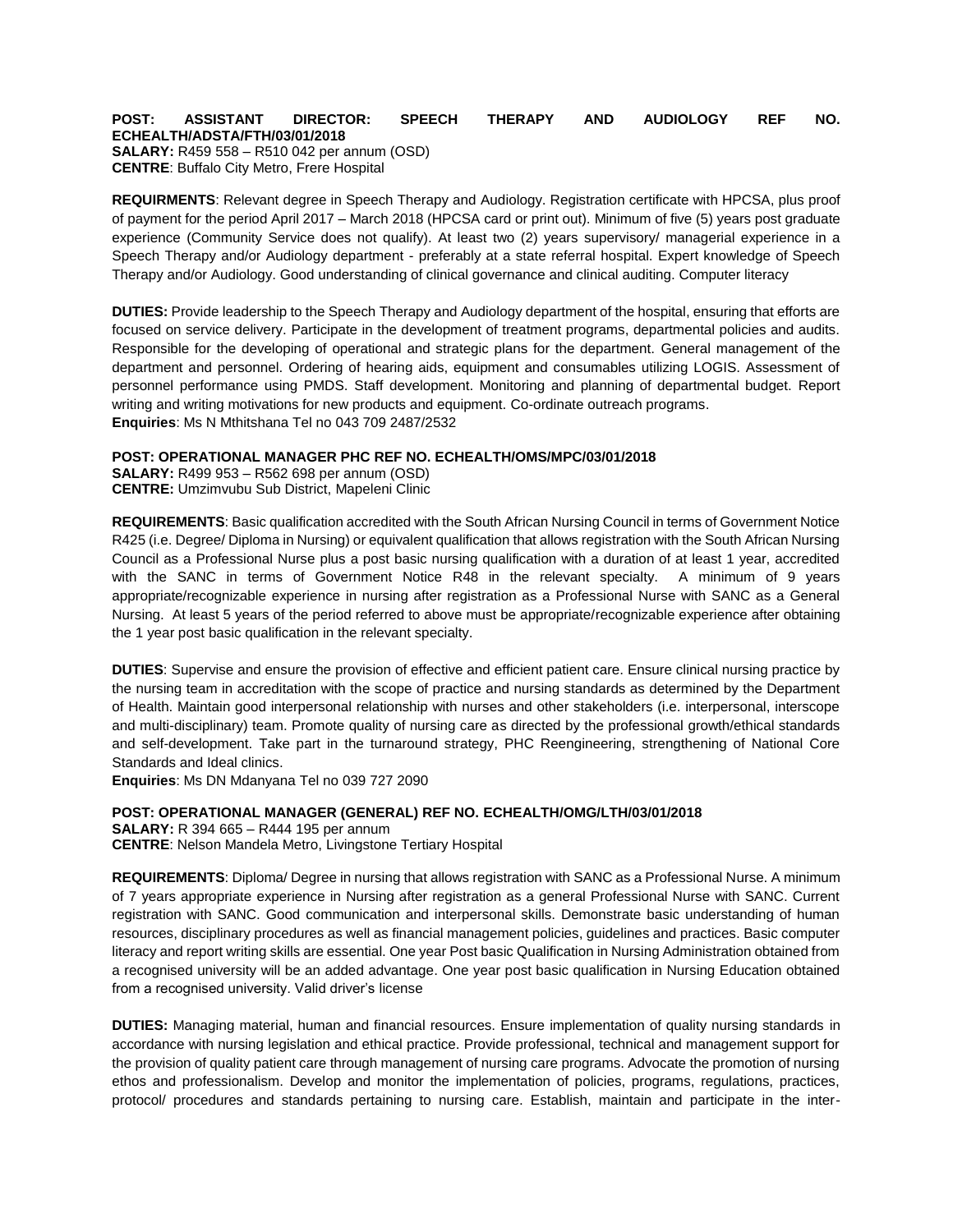professional multi-disciplinary team for effective and efficient health care. Manage clinical learning exposure to nurses and students between universities, colleges and clinical areas. Manage and monitor absenteeism in accordance with relevant directives and prescripts. Collaborate with other team members in the hospital to identify actual and potential risks. Support nursing and health care research to improve the quality of care. Actively participate in the implementation of the National Core Standards (NCS). Coordinate the implementation of continuing professional development (CPD) for nurses and midwives. Working shifts. Monitoring and reporting of Adverse Events and complaints. Develop and implement Quality Improvement Plans. Actively participate in the implementation of the health information policy. **Enquiries:** Ms. Du RE Preez Tel no 041 405 2647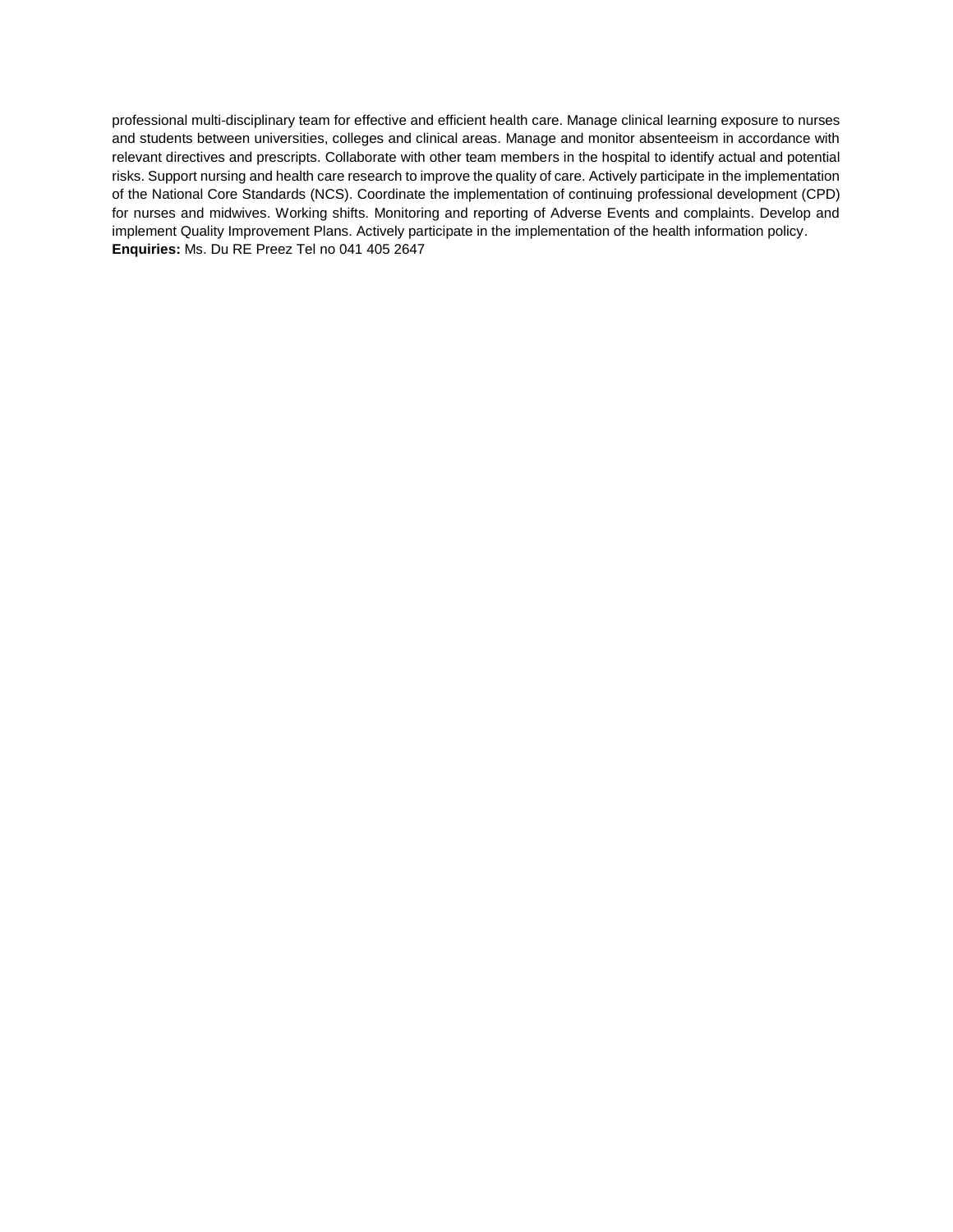#### **POST: EMS PRINCIPAL REF NO. ECHEALTH/PA/EMSP/EMSC/03/01/2018**

**SALARY:** R781 611- R893 691 per annum (OSD) **CENTRE:** Nelson Mandela Metro, EMS College Port Elizabeth

**REQUIREMENTS**: Candidate must be in possession of a B-Tech in Emergency Medical Care, registered with the HPSCA. Practitioner for a minimum of Three years (3). Candidate must have a minimum of Three (3) years as an EMS Course Co-coordinator or at Management level within EMS College/ University. A valid and current registration as an Emergency Care Practitioner with the HPSCA is mandatory. The candidate must have sound knowledge of landscaping/policies relating to EMC Training. Computer Literacy on Ms Word, Excel and Power Point is essential. Good interpersonal and management skills. Sound Knowledge of financial management policies and labour Relations Prescripts is essential. A valid C1 Drivers Licence with PDP is essential

**DUTIES:** Responsible for maintain accreditation status with HPSCA for all Courses offered by the college. This may involve courses at more than one site. Management and quality assurance of District Training centres. Ensuring that all facets of the training with the college complies with relevant legislation, including but not limited to the hospitals ordinance Act, the higher Education Qualification Sub-Framework, the Skills Development Act, the Public Finance Management Act, Supply Management Act, Labour Relations Act. Responsible for the development and implementation of the College Business Plan and Standardized Operational Plan. Efficient management of all College resources including human resource, allocated budget, assests and advise the Director: EMS operation on matters pertaining to EMS Training this will involve representation at the directorate meetings. Manage the overall budget of the college and must provide reports to the Director when required.

**Enquiries**: Mr N. Ndamase Tel No: 041 453 0911

# **POST: MEDICAL OFFICER GRADE 1 -3 REF NO. ECHEALTH/MO/MADWAH/03/01/2018 (3 Posts)**

**SALARY**: R736 425 – R1 221 723 per annum (OSD) Grade 1 –R 736 425 – R 793 341 Grade 2 – R 842 028 – R920 703 Grade 3 – R 977 199 –R1221 723 **CENTRE:** Amathole District, Madwaleni Hospital

**REQUIREMENTS:** An appropriate qualification that allow registration with HPCSA as a Medical Practitioner. Current registration with the HPCSA as a Medical Practitioner. Applicants in possession of a foreign qualification must attach to their applications an evaluation certificate from the South African Qualifications Authority (SAQA) or any other regulating bodies. Grade 1: No Experience required. Grade 2: A Minimum of 5 years' relevant experience after registration. Grade 3: A Minimum of 10 years' experience after registration.

**DUTIES:** Provision of quality patient centered care for all patients. Examine, investigate, diagnose and oversee the treatment of patients in the emergency department. Provision of after- hours services to care for emergencies presenting to the institution. Training and supervision of undergraduate and/or post graduate medical students. Participation in activities within the discipline including case presentations, unit rounds presentations, journal club and other departmental meetings. Render applicable administration functions. Attend to meetings, workshops and training courses as directed by the Head of Department. Perform other duties as assigned by the supervisor. Observe and comply with all departmental policies and guidelines regulating employment relationship clinical functioning. **Enquiries:** Mr Fenguza –Tel no 047 573 8900/1/2

## **POST: MEDICAL OFFICER GRADE 1 -3 REF NO. ECHEALTH/MO/CATH/03/01/2018 (3 Posts)**

**SALARY:** R736 425 – R1 221 723 per annum (OSD) Grade 1 –R 736 425–R 793 341 Grade 2 – R 842 028–R920 703 Grade 3 – R 977 199 –R1221 723 **CENTRE**: Amathole District, Cathcart Hospital

An appropriate qualification that allow registration with HPCSA as a Medical Practitioner. Current registration with the HPCSA as a Medical Practitioner. Applicants in possession of a foreign qualification must attach to their applications an evaluation certificate from the South African Qualifications Authority (SAQA) or any other regulating bodies. Grade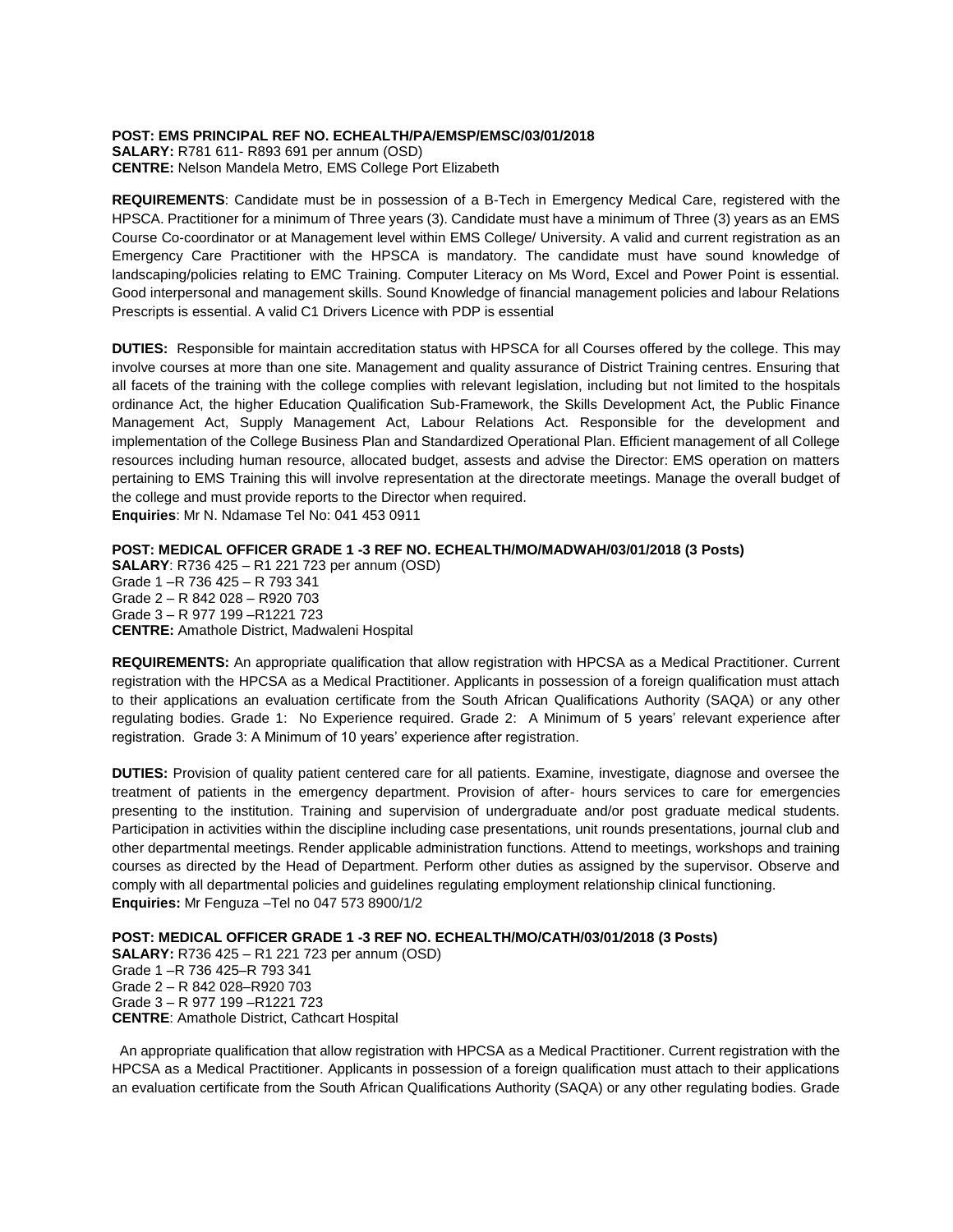1: No Experience required. Grade 2: A Minimum of 5 years' relevant experience after registration. Grade 3: A Minimum of 10 years' experience after registration.

**DUTIES**: Provision of quality patient centered care for all patients. Examine, investigate, diagnose and oversee the treatment of patients in the emergency department. Provision of after- hours services to care for emergencies presenting to the institution. Training and supervision of undergraduate and/or post graduate medical students. Participation in activities within the discipline including case presentations, unit rounds presentations, journal club and other departmental meetings. Render applicable administration functions. Attend to meetings, workshops and training courses as directed by the Head of Department. Perform other duties as assigned by the supervisor. Observe and comply with all departmental policies and guidelines regulating employment relationship clinical functioning. **Enquiries:** B Soyamba Tel no 045 843 1029

POST: MEDICAL OFFICER GRADE 1 – 3 REF NO. ECHEALTH/MO/FH/03/01/2018 SALARY: R736 425 – R1 221 723 per annum (OSD) Grade 1 –R 736 425 – R 793 341 Grade 2 – R 842 028- R920 703 Grade 3 – R 977 199-R1221 723 **CENTRE:** Chris Hani District, Frontier Hospital

**REQUIREMENTS**: An appropriate qualification that allow registration with HPCSA as a Medical Practitioner. Current registration with the HPCSA as a Medical Practitioner. Applicants in possession of a foreign qualification must attach to their applications an evaluation certificate from the South African Qualifications Authority (SAQA) or any other regulating bodies. Grade 1: No Experience required. Grade 2: A Minimum of 5 year relevant experience after registration. Grade 3: A Minimum of 10 years' experience after registration.

**DUTIES:** Provision of quality patient centered care for all patients. Examine, investigate, diagnose and oversee the treatment of patients in the emergency department. Provision of after- hours services to care for emergencies presenting to the institution. Training and supervision of undergraduate and/or post graduate medical students. Participation in activities within the discipline including case presentations, unit rounds presentations, journal club and other departmental meetings. Render applicable administration functions. Attend to meetings, workshops and training courses as directed by the Head of Department. Perform other duties as assigned by the supervisor. Observe and comply with all departmental policies and guidelines regulating employment relationship clinical functioning. **Enquiries:** Mrs P Marongo Tel no 045 808 4200

**POST: MEDICAL OFFICER GRADE 1 – 3 REF NO. ECHEALTH/MO/MTHARH03/01/2018 (9 Posts)**

**SALARY:** R736 425 – R1 221 723 per annum (OSD) Grade 1 –R 736 425 – R 793 341 Grade 2 – R 842 028- R920 703 Grade 3 – R 977 199-R1221 723 **CENTRE:** OR Tambo District, Mthatha Regional Hospital

**REQUIREMENTS:** An appropriate qualification that allow registration with HPCSA as a Medical Practitioner. Current registration with the HPCSA as a Medical Practitioner. Applicants in possession of a foreign qualification must attach to their applications an evaluation certificate from the South African Qualifications Authority (SAQA) or any other regulating bodies. Grade 1: No Experience required. Grade 2: A Minimum of 5 years relevant experience after registration. Grade 3: A Minimum of 10 years' experience after registration.

**DUTIES:** Provision of quality patient centered care for all patients. Examine, investigate, diagnose and oversee the treatment of patients in the emergency department. Provision of after- hours services to care for emergencies presenting to the institution. Training and supervision of undergraduate and/or post graduate medical students. Participation in activities within the discipline including case presentations, unit rounds presentations, journal club and other departmental meetings. Render applicable administration functions. Attend to meetings, workshops and training courses as directed by the Head of Department. Perform other duties as assigned by the supervisor. Observe and comply with all departmental policies and guidelines regulating employment relationship clinical functioning. **Enquiries**: Ms Mkhosi - Tel no: 047 502 4143/4008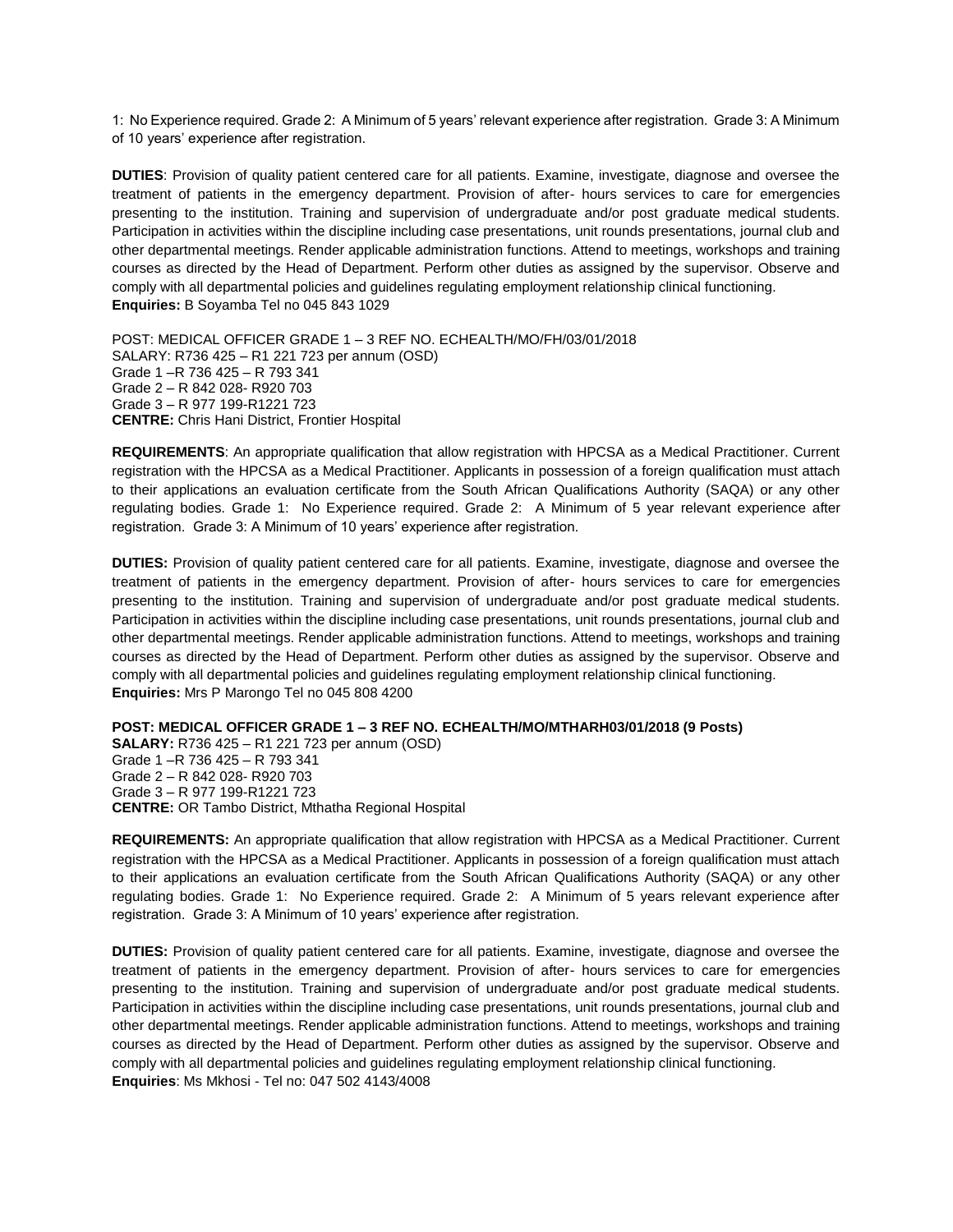**POST: MEDICAL OFFICER GRADE 1 – 3 REF NO. ECHEALTH/MO/ORT-BAZICH/03/01/2018 (2 Posts) SALARY:** R736 425 – R1 221 723 per annum (OSD) Grade 1 –R 736 425 – R 793 341 Grade 2 – R 842 028- R920 703 Grade 3 – R 977 199-R1221 723 **CENTRE**: KSD Sub-district Baziya CHC

**REQUIREMENTS:** An appropriate qualification that allow registration with HPCSA as a Medical Practitioner. Current registration with the HPCSA as a Medical Practitioner. Applicants in possession of a foreign qualification must attach to their applications an evaluation certificate from the South African Qualifications Authority (SAQA) or any other regulating bodies. Grade 1: No Experience required. Grade 2: A Minimum of 5 years relevant experience after registration. Grade 3: A Minimum of 10 years' experience after registration.

**DUTIES:** Provision of quality patient centered care for all patients. Examine, investigate, diagnose and oversee the treatment of patients in the emergency department. Provision of after- hours services to care for emergencies presenting to the institution. Training and supervision of undergraduate and/or post graduate medical students. Participation in activities within the discipline including case presentations, unit rounds presentations, journal club and other departmental meetings. Render applicable administration functions. Attend to meetings, workshops and training courses as directed by the Head of Department. Perform other duties as assigned by the supervisor. Observe and comply with all departmental policies and guidelines regulating employment relationship clinical functioning. **Enquiries:** Ms O Gcangca Tel no 047 531 0823.

**POST: MEDICAL OFFICER GRADE 1 – 3 REF NO. ECHEALTH/MO/TOWERH/03/01//2018 (4 Posts)**

**SALARY**: R736 425 – R1 221 723 per annum (OSD) Grade 1 –R 736 425 – R 793 341 Grade 2 – R 842 028- R920 703 Grade 3 – R 977 199-R1221 723 **CENTRE:** Amathole District District, Tower Hospital

**REQUIREMENTS:** An appropriate qualification that allow registration with HPCSA as a Medical Practitioner. Current registration with the HPCSA as a Medical Practitioner. Applicants in possession of a foreign qualification must attach to their applications an evaluation certificate from the South African Qualifications Authority (SAQA) or any other regulating bodies. Grade 1: No Experience required. Grade 2: Minimum of 5 years relevant experience after registration. Grade 3: Minimum of 10 years' experience after registration.

**DUTIES :** Provision of quality patient centered care for all patients. Examine, investigate, diagnose and oversee the treatment of patients in the emergency department. Provision of after- hours services to care for emergencies presenting to the institution. Training and supervision of undergraduate and/or post graduate medical students. Participation in activities within the discipline including case presentations, unit rounds presentations, journal club and other departmental meetings. Render applicable administration functions. Attend to meetings, workshops and training courses as directed by the Head of Department. Perform other duties as assigned by the supervisor. Observe and comply with all departmental policies and guidelines regulating employment relationship clinical functioning. **Enquiries**: Mrs V Whitecross Tel no 046 645 5008

**POST: DENTIST GRADE 1-3 REF NO. ECHEALTH/DENT/MADH 03/01/2018**

**SALARY:** R714 819 – R1 221 723 per annum (OSD) **CENTRE:** Amathole District District, Madalweni Hospital

**REQUIREMENTS**: Appropriate qualification that allows registration with HPCSA as Dentist. Registration with HPCSA as Dentist. Completion of one (1) year Community Service. Current registration with HPCSA. Excellent written and verbal communication skills. A valid driver's license. Grade 1: Experience none after registration with HPCSA as Dentist. Grade 2: A minimum of 7 years' appropriate experience as Dentist after registration with HPCSA as Dentist. Grade 3: A minimum of 12 years' appropriate experience as Dentist after registration with HPCSA as Dentist.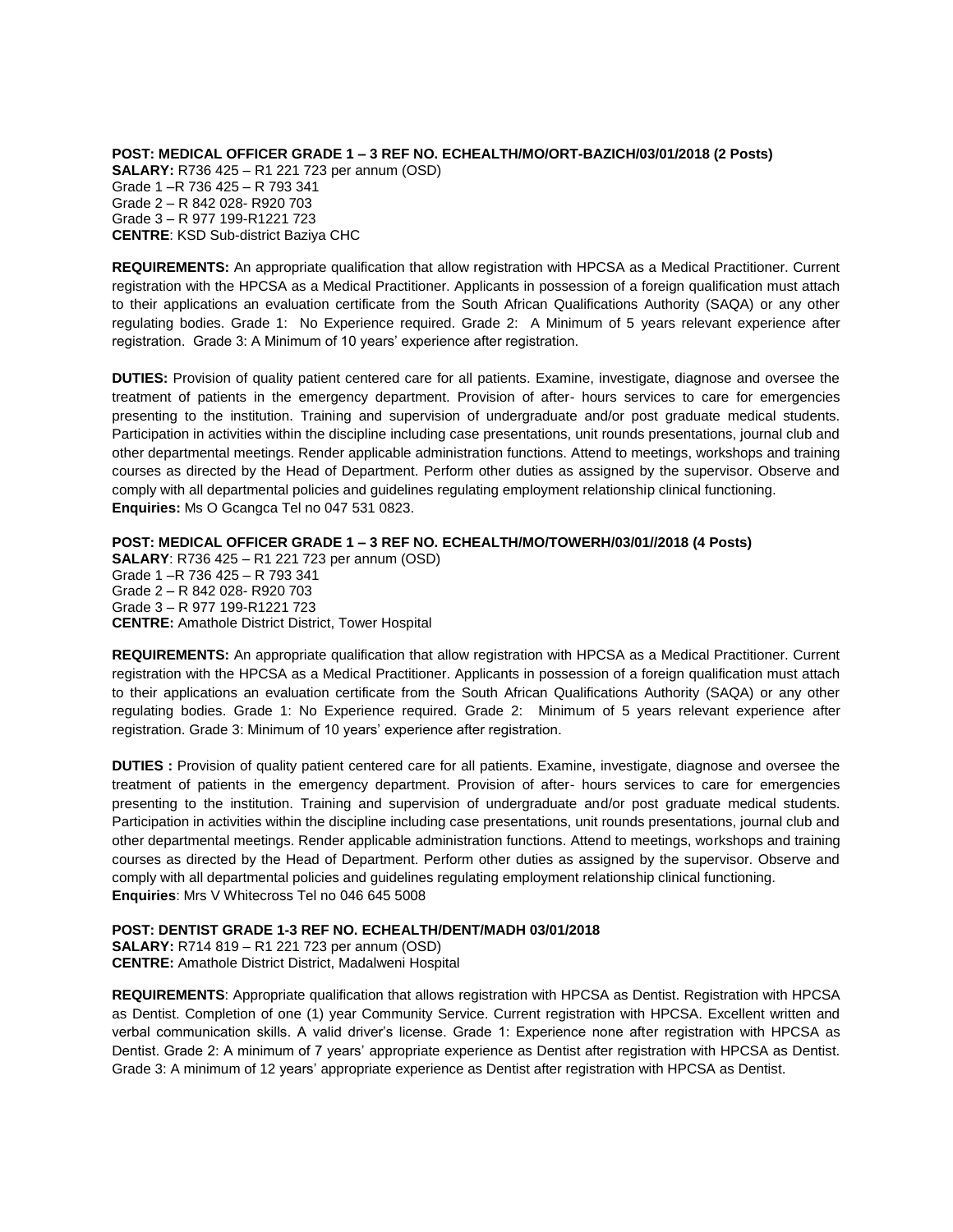**DUTIES:** Provide dental services to patients. Manage staff and provide training. Adopt the principles of the Primary Health Care approach. Ensure effective service delivery in line with the Batho Pele Principles. Ensure adherence to professional medical standards. Establish outreach programmes. **Enquiries:** Ms Makalima Tel no 047 542 6000.

**POST: PHARMACIST GRADE 1-3 REF NO. ECHEALTH/PHARM/BH/03/01/2018**

**SALARY:** R615 945 – R781 611 per annum (OSD) **CENTRE:** Buffalo City Metro, Bisho Hospital

**REQUIREMENTS**: Basic qualification accredited with the South African Pharmacy Council (SAPC) that allows registration with the SAPC as a Pharmacist. Current proof of registration with SAPC as a Pharmacist. Grade 2: A minimum of 5 years appropriate experience after registration as a Pharmacist with the SAPC. Grade 3: A minimum of 13 years appropriate experience after registration as a Pharmacist with the SAPC.

**DUTIES :** Supervise Pharmacist assistants and Interns and ensure their optimal utilization. Stock control and waste management (logistics) – prepare the order in Accordance with the predetermined stock levels for authorization by unit supervisor. Check shelves regularly for expired medicine and clean and defrost the refrigerator once a month, clean the dispensing surfaces daily, Monitor fridge temperatures and atmospheric temperatures twice a day. Dispense strictly according to the hospital formulary, prepare each item and label it in accordance with the SOP and with due consideration of the legal requirements. Record the quantities dispensed and sign the prescription. Ensure that schedule 5 and 6 drugs are handled and recorded appropriately. Quarterly balance checks to be done. Each prescription must be handed to the patient in a manner that meets the minimum requirements of Good Pharmacy Practice. Compound batches of various products strictly according to the manufacturing SOP. Also compounding for patient specific prescriptions. Determine and ensure maximum stock levels for the wards are maintained, monitor stock levels in wards. Review prescriptions daily and implement. Provide pharmaceutical care to patients and ensure rational drug use is taking place. Ensure that quality is monitored on a daily basis. Med error reporting, ADR reporting and GPP is complied with. Also ensure compliance with the National Core standards. Quality improvement projects to be implemented and carried out. Be part of the pharmacists training support staff, nurses as well as Interns in the institution. After hours services (call) to be rendered as per policy.

**Enquiries:** Mr X Somahela Tel no 040 608 1761

# **POST: PHARMACIST GRADE 1-3 REF NO. ECHEALTH/PHARM/JP/03/01/2018**

**SALARY:** R615 945 – R781 611 per annum (OSD) **CENTRE**: Nelson Mandela Metro, Jose Pearson Hospital

**REQUIREMENTS**: Basic qualification accredited with the South African Pharmacy Council (SAPC) that allows registration with the SAPC as a Pharmacist. Current proof of registration with SAPC as a Pharmacist. Grade 2: A minimum of 5 years appropriate experience after registration as a Pharmacist with the SAPC. Grade 3: A minimum of 13 years appropriate experience after registration as a Pharmacist with the SAPC.

**DUTIES** : Supervise Pharmacist assistants and Interns and ensure their optimal utilization. Stock control and waste management (logistics) – prepare the order in Accordance with the predetermined stock levels for authorization by unit supervisor. Check shelves regularly for expired medicine and clean and defrost the refrigerator once a month, clean the dispensing surfaces daily, Monitor fridge temperatures and atmospheric temperatures twice a day. Dispense strictly according to the hospital formulary, prepare each item and label it in accordance with the SOP and with due consideration of the legal requirements. Record the quantities dispensed and sign the prescription. Ensure that schedule 5 and 6 drugs are handled and recorded appropriately. Quarterly balance checks to be done. Each prescription must be handed to the patient in a manner that meets the minimum requirements of Good Pharmacy Practice. Compound batches of various products strictly according to the manufacturing SOP. Also compounding for patient specific prescriptions. Determine and ensure maximum stock levels for the wards are maintained, monitor stock levels in wards. Review prescriptions daily and implement. Provide pharmaceutical care to patients and ensure rational drug use is taking place. Ensure that quality is monitored on a daily basis. Med error reporting, ADR reporting and GPP is complied with. Also ensure compliance with the National Core standards. Quality improvement projects to be implemented and carried out. Be part of the pharmacists training support staff, nurses as well as Interns in the institution. After hours services (call) to be rendered as per policy.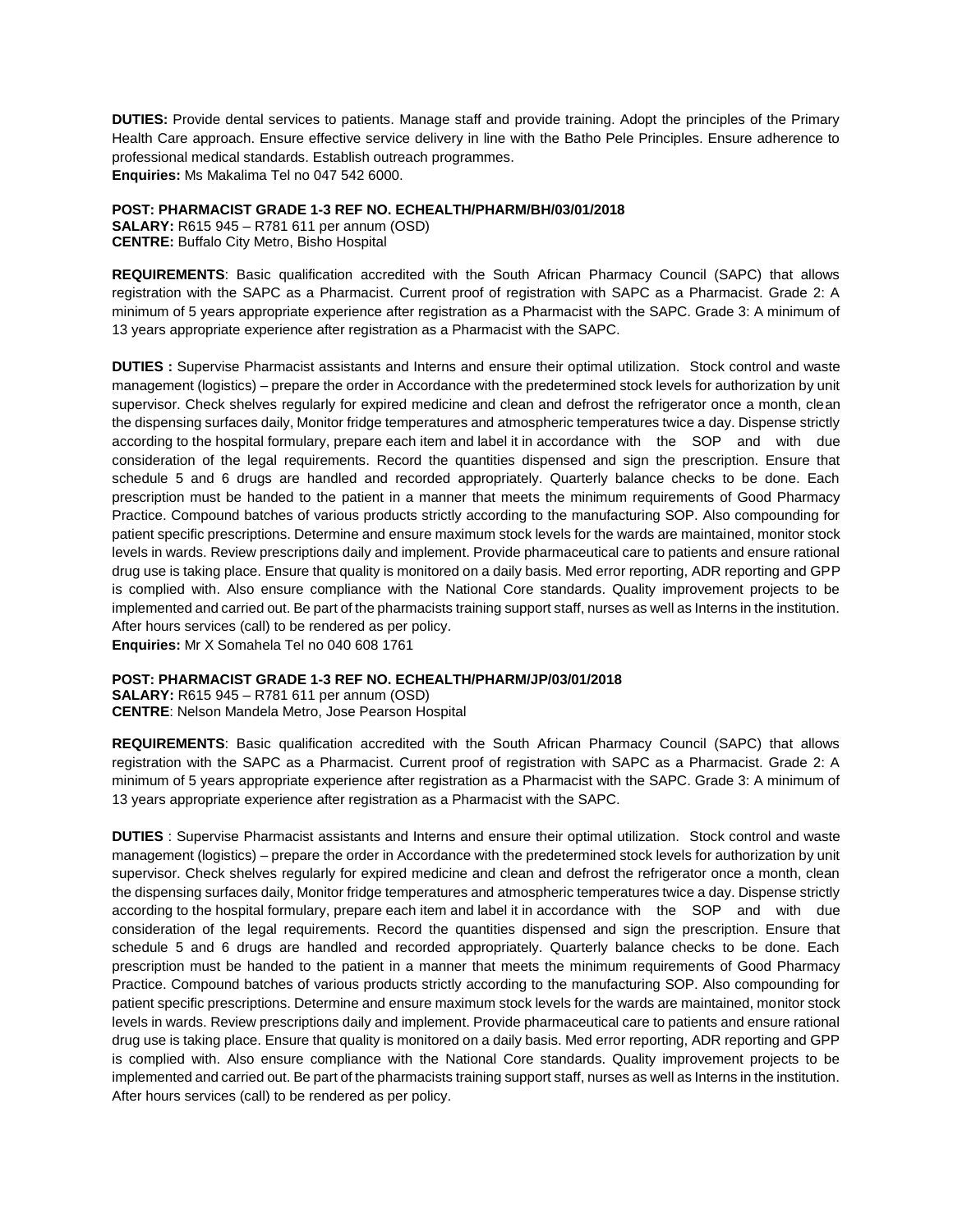**Enquiries**: Ms L Jacobs Tel no 041 372 1011

**POST: PHARMACIST GRADE 1-3 REF NO. ECHEALTH/PHARM/MWCHS/03/01/2018**

**SALARY:** R615 945 – R781 611 per annum (OSD) **CENTRE**: Nelson Mandela Metro, Motherwell CHS

**REQUIREMENTS**: Basic qualification accredited with the South African Pharmacy Council (SAPC) that allows registration with the SAPC as a Pharmacist. Current proof of registration with SAPC as a Pharmacist. Grade 2: A minimum of 5 years appropriate experience after registration as a Pharmacist with the SAPC. Grade 3: A minimum of 13 years appropriate experience after registration as a Pharmacist with the SAPC.

**DUTIES** : Supervise Pharmacist assistants and Interns and ensure their optimal utilization. Stock control and waste management (logistics) – prepare the order in Accordance with the predetermined stock levels for authorization by unit supervisor. Check shelves regularly for expired medicine and clean and defrost the refrigerator once a month, clean the dispensing surfaces daily, Monitor fridge temperatures and atmospheric temperatures twice a day. Dispense strictly according to the hospital formulary, prepare each item and label it in accordance with the SOP and with due consideration of the legal requirements. Record the quantities dispensed and sign the prescription. Ensure that schedule 5 and 6 drugs are handled and recorded appropriately. Quarterly balance checks to be done. Each prescription must be handed to the patient in a manner that meets the minimum requirements of Good Pharmacy Practice. Compound batches of various products strictly according to the manufacturing SOP. Also compounding for patient specific prescriptions. Determine and ensure maximum stock levels for the wards are maintained, monitor stock levels in wards. Review prescriptions daily and implement. Provide pharmaceutical care to patients and ensure rational drug use is taking place. Ensure that quality is monitored on a daily basis. Med error reporting, ADR reporting and GPP is complied with. Also ensure compliance with the National Core standards. Quality improvement projects to be implemented and carried out. Be part of the pharmacists training support staff, nurses as well as Interns in the institution. After hours services (call) to be rendered as per policy.

**Enquiries**: Ms P Makuluma Tel no 041 391 8162/4.

## **POST: OPERATIONAL MANAGER (PHC) REF NO. ECHEALTH/OM/NC/03/01/2018**

**SALARY**: R499 953 – R562 698 per annum (OSD) **CENTRE**: Amahlathi Sub District, Norah Clinic

**REQUIREMENTS**: Basic qualification accredited with the South African Nursing Council in terms of Government Notice R425 (i.e. Degree/ Diploma in Nursing) or equivalent qualification that allows registration with the South African Nursing Council as a Professional Nurse plus a post basic nursing qualification with a duration of at least 1 year, accredited with the SANC in terms of Government Notice R48 (Clinical Assessment Treatment and Care). A minimum of 9 years appropriate/recognizable experience in nursing after registration as a Professional Nurse with SANC as a General Nursing. At least 5 years of the period referred to above must be appropriate/recognizable experience after obtaining the 1 year post basic qualification in the relevant specialty.

**DUTIES**: Supervise and ensure the provision of effective and efficient patient care. Ensure clinical nursing practice by the nursing team in accreditation with the scope of practice and nursing standards as determined by the Department of Health. Maintain good interpersonal relationship with nurses and other stakeholders (i.e. interpersonal, interscope and multi-disciplinary) team. Promote quality of nursing care as directed by the professional growth/ethical standards and self-development. Take part in the turnaround strategy, PHC Reengineering, strengthening of National Core Standards and Ideal clinics.

**Enquiries**: Ms B Mngxe Tel no 043 643 4775

## **POST: OPERATIONAL MANAGER (PEADS) REF NO. ECHEALTH/OM/BH /03/01/2018**

**SALARY**: R499 953 – R562 698 per annum (OSD) **CENTRE**: Amathole District, Bedford Hospital

**REQUIREMENTS:** Basic qualification accredited with the South African Nursing Council in terms of Government Notice R425 (i.e. Degree/ Diploma in Nursing) or equivalent qualification that allows registration with the South African Nursing Council as a Professional Nurse plus a post basic nursing qualification with a duration of at least 1 year, accredited with the SANC in terms of Government Notice R212 in the Pediatric Care. A minimum of 9 years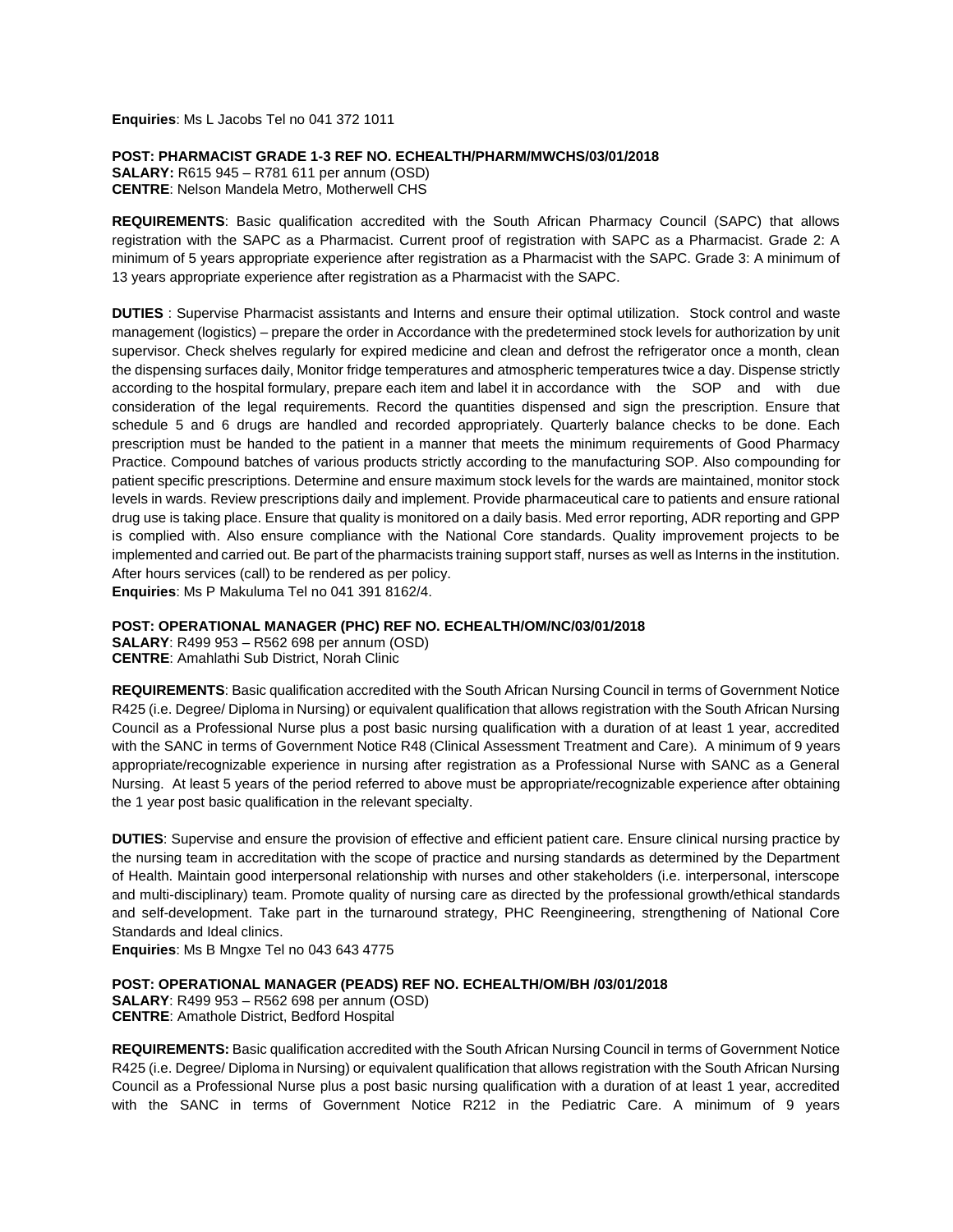appropriate/recognizable experience in nursing after registration as a Professional Nurse with SANC in General Nursing. At least 5 years of the period referred to above must be appropriate/ recognizable experience after obtaining the 1 year post basic qualification in the relevant specialty.

**DUTIES:** Provide a comprehensive health care service in the health hospital, to ensure that nursing care is rendered in accordance with the laws and regulations. Client orientation and customer focus, personal management, change management. Promote and ensure quality of nursing care as directed by the professional scope of practice and standards as determined by the relevant health facility. Demonstrate basic understanding of human resource, financial policies, nursing legislation, relevant ethical Nursing practice and how this impact on service deliver. Demonstrate effective communication with patients, supervisors, other health professionals and junior colleagues including more complex report writing when required.

**Enquiries:** Ms L Slatsha Tel no 046 685 0043

# **POST: OPERATIONAL MANAGER (CASUALTY) REF NO. ECHEALTH/OM/GGH/03/01/2018**

**SALARY**: R499 953 – R562 698 per annum (OSD) **CENTRE**: Chris Hani District, Glen Grey Hospital

**REQUIREMENTS**: Basic qualification accredited with the South African Nursing Council in terms of Government Notice R425 (i.e. Degree/ Diploma in Nursing) or equivalent qualification that allows registration with the South African Nursing Council as a Professional Nurse plus a post basic nursing qualification with a duration of at least 1 year, accredited with the SANC in terms of Government Notice R212 in the relevant specialty. A minimum of 9 years appropriate/recognizable experience in nursing after registration as a Professional Nurse with SANC in General Nursing. At least 5 years of the period referred to above must be appropriate/ recognizable experience after obtaining the 1 year post basic qualification in the relevant specialty.

**DUTIES:** Provide a comprehensive health care service in the health hospital, to ensure that nursing care is rendered in accordance with the laws and regulations. Client orientation and customer focus, personal management, change management. Promote and ensure quality of nursing care as directed by the professional scope of practice and standards as determined by the relevant health facility. Demonstrate basic understanding of human resource, financial policies, nursing legislation, relevant ethical Nursing practice and how this impact on service deliver. Demonstrate effective communication with patients, supervisors, other health professionals and junior colleagues including more complex report writing when required.

**Enquiries:** Mr S Khumalo Tel no 083 585 7576

# **POST: OPERATIONAL MANAGER PHC REF NO. ECHEALTH/OM/TANDOXC/03/01/2018**

**SALARY:** R499 953 – R562 698 per annum (OSD) **CENTRE**: Nelson Mandela Metro, Tandoxolo Clinic

**REQUIREMENTS**: Basic qualification accredited with the South African Nursing Council in terms of Government Notice R425 (i.e. Degree/ Diploma in Nursing) or equivalent qualification that allows registration with the South African Nursing Council as a Professional Nurse plus a post basic nursing qualification with a duration of at least 1 year, accredited with the SANC in terms of Government Notice R48 (Clinical Assessment Treatment and Care). A minimum of 9 years appropriate/recognizable experience in nursing after registration as a Professional Nurse with SANC as a General Nursing. At least 5 years of the period referred to above must be appropriate/recognizable experience after obtaining the 1 year post basic qualification in the relevant specialty.

**DUTIES**: Supervise and ensure the provision of effective and efficient patient care. Ensure clinical nursing practice by the nursing team in accreditation with the scope of practice and nursing standards as determined by the Department of Health. Maintain good interpersonal relationship with nurses and other stakeholders (i.e. interpersonal, interscope and multi-disciplinary) team. Promote quality of nursing care as directed by the professional growth/ethical standards and self-development. Take part in the turnaround strategy, PHC Reengineering, strengthening of National Core Standards and Ideal clinics.

**Enquiries**: Ms P Makuluma Tel no 041 391 8162/4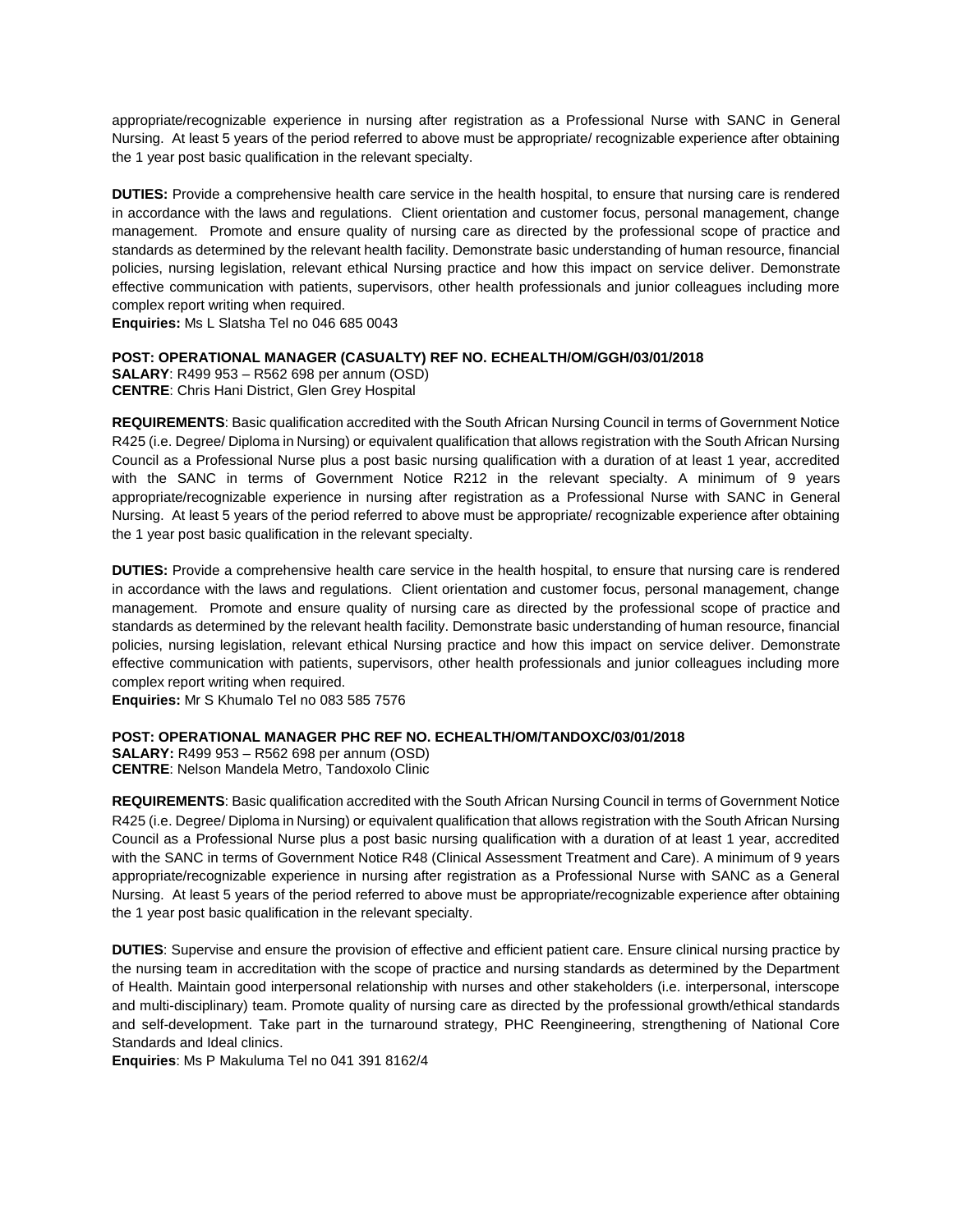## **POST: OPERATIONAL MANAGER (GENERAL) REF NO. ECHEALTH/OMG/TBH/03/01/2018**

**SALARY:** R394 665 – R514 962 per annum. (OSD) **CENTRE:** Joe Gqabi District, Taylor Bequest Hospital (Mount Flecther)

**REQUIREMENTS**: Basic qualification accredited with the South African Nursing Council in terms of government Notice R425 (i.e. Degree/ Diploma in Nursing) or equivalent qualification that allows registration with the SANC as a Professional Nurse. A Minimum of 7 years appropriate/recognizable nursing experience after registration as a Professional Nurse with the SANC in General Nursing.

**DUTIES:** Provision of optimal, holistic specialized nursing care with set standards and within a professional/legal framework. Effective utilization of resources. Participation in training and research. Provision of support to Nursing Services. Maintain professional Growth/ethical standards and self-development. Promote and ensure quality of nursing care as directed by the professional scope of practice and standards as determined by the relevant health facility. Demonstrate basic understanding of human resource, financial policies, nursing legislation, relevant ethical Nursing practice and how this impact on service delivery. Demonstrate effective communication with patients, supervisors, other health professionals and junior colleagues including more complex report writing when required. **Enquiries**: N Ngwabeni Tel no 039 257 0099.

### **POST: PROFESSIONAL NURSE SPECIALITY REF NO. ECHEALTH/PNS/MW /03/01/2018 (2 Posts) SALARY**: R 340 431- R431 262 (OSD) GRADE 1- R340 431- R350 649 GRADE 2- R418 701- R431 262 **CENTRE:** Nelson Mandela Metro District, Motherwell CHC

**REQUIREMENTS**: Basic R425 qualification (i.e. Degree /Diploma in Nursing) or equivalent qualification that allows registration with the SANC as a Professional Nurse plus a post basic nursing qualification with duration of at least 1 year accredited with the SANC in terms of Government Notice R212 in the relevant specialty. Current registration with the SANC as a Professional Nurse. Grade 1: A minimum of 4 years appropriate/recognize experience in nursing after registration as Professional Nurse with the SANC in General Nursing. Grade 2: A Minimum of fourteen (14) years appropriate / recognisable experience in Nursing after registration as a Professional Nurse with the SANC in General Nursing. At least 10 years of the period referred to above must be appropriate/recognisable experience in the specific speciality after obtaining the 1 year post basic qualification in the relevant speciality.

**DUTIES:** Provide direction and supervision for the implementation of the nursing plan (clinical practice/quality patient care). Implement standards, practices, criteria and indicators for quality nursing (quality practice). Practice nursing and health care in accordance with laws and regulations relevant to nursing and health care. Maintain a constructive working relationship with nursing and other stakeholders. Utilize human, material and physical resources efficiently and effectively. Perform clinical nursing practice in accordance with the scope of practice and nursing standards as determined by the clinic.

**Enquiries**: Ms P Makuluma Tel no 041 391 8162/4

# **POST: CLINICAL NURSE PRACTITIONER GRADE 1-2 REF NO. ECHEALTH/CNP/NSD/03/01/2018**

**SALARY:** R340 431 – R514 962 per annum (OSD) **CENTRE:** Chris Hani District,

**REQUIREMENTS**: Basic R425 qualification (i.e. Degree/Diploma) in Nursing or equivalent qualification that allows registration with the SANC as a Professional Nurse. A post basic nursing qualification in "Curative Skills in Primary Health Care" with duration of at least 1 year accredited with SANC. Proof of current registration with South African Nursing Council as a Professional Nurse. Grade 1: Minimum of four (4) years appropriate / recognisable experience in Nursing after registration as a Professional Nurse with the SANC in General Nursing. Grade 2: Minimum of fourteen (14) years appropriate / recognisable experience in Nursing after registration as a Professional Nurse with the SANC in General Nursing. At least 10 of the period referred to above appropriate/recognisable experience after obtaining the 1 year post basic qualification in the relevant specialty.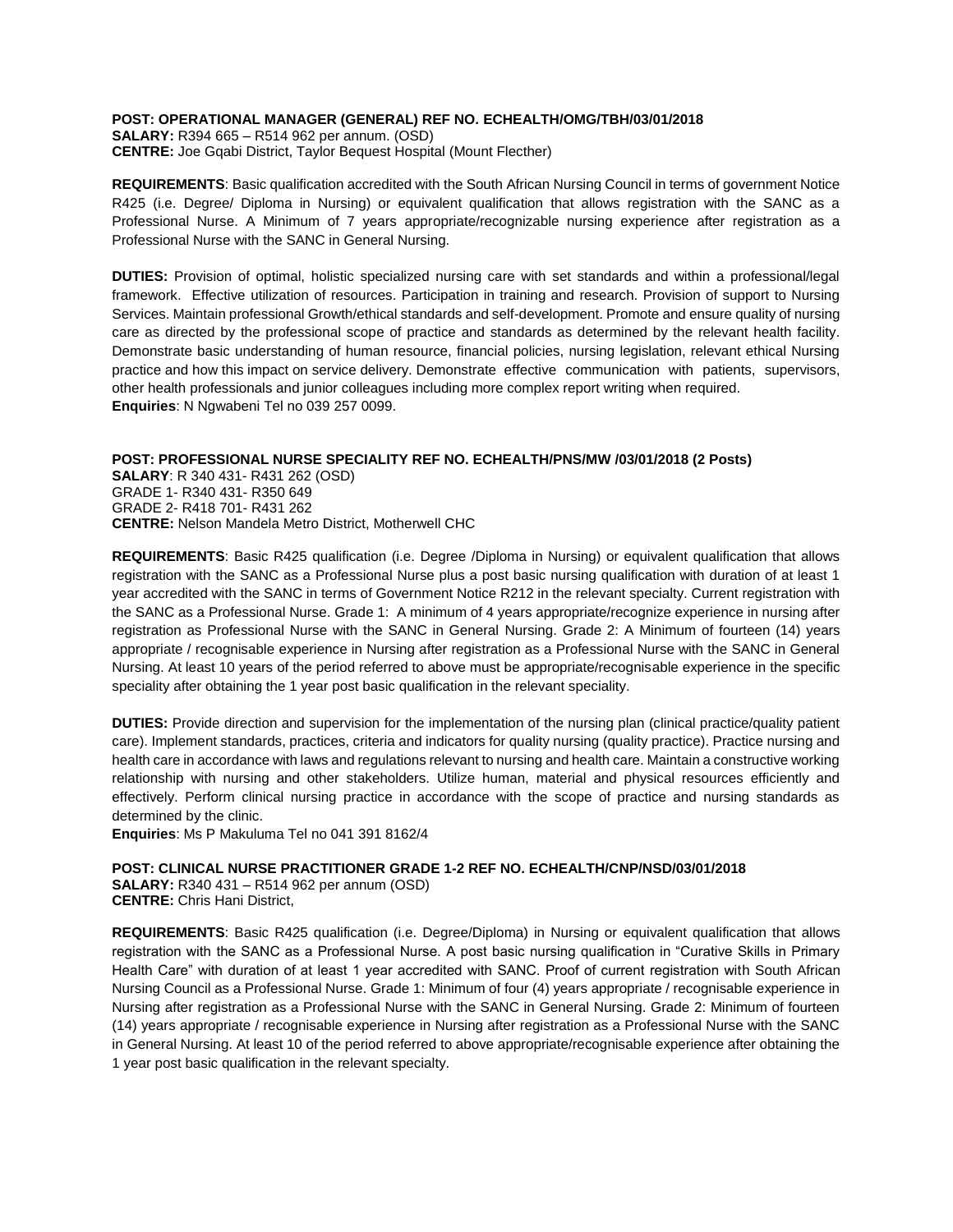**DUTIES:** Provision of quality comprehensive Primary Health Care, promotive, Preventative curative and Rehabilitative, assessment, screening, diagnosis and treatment of patients/clients. To integrate HCT to PHC package of services and evaluate patients' conditions and counsel according to needs. Participate and support the implementation of quality improvements programmes. Maintain accurate patients/clients records. Ensure proper and effective utilization of resources equipment, pharmaceuticals and other supplies. Implementation of ARV/PMTCT services support. Provision of support and supervision of lower categories according to the code of conduct in Public Service. To demonstrate effective communication with patients, supervision and other staff members. To work as part of Multi-Disciplinary team to ensure quality nursing care at PHC setting in all health programmes. Compile monthly, quarterly statistics reports. Enquiries: Miss N Matala Tel no 047 548 0022.

## **POST: CLINICAL NURSE PRACTITIONER GRADE 1-2 REF NO. ECHEALTH/CNP/NSD/03/01/2018**

**SALARY:** R340 431 – R514 962 per annum (OSD) **CENTRE:** Chris Hani District, Engcobo SD

**REQUIREMENTS:** Basic R425 qualification (i.e. Degree/Diploma) in Nursing or equivalent qualification that allows registration with the SANC as a Professional Nurse. A post basic nursing qualification in "Curative Skills in Primary Health Care" with duration of at least 1 year accredited with SANC. Proof of current registration with South African Nursing Council as a Professional Nurse. Grade 1: Minimum of four (4) years appropriate / recognisable experience in Nursing after registration as a Professional Nurse with the SANC in General Nursing. Grade 2: Minimum of fourteen (14) years appropriate / recognisable experience in Nursing after registration as a Professional Nurse with the SANC in General Nursing. At least 10 of the period referred to above appropriate/recognisable experience after obtaining the 1 year post basic qualification in the relevant specialty.

**DUTIES:** Provision of quality comprehensive Primary Health Care, promotive, Preventative curative and Rehabilitative, assessment, screening, diagnosis and treatment of patients/clients. To integrate HCT to PHC package of services and evaluate patients' conditions and counsel according to needs. Participate and support the implementation of quality improvements programmes. Maintain accurate patients/clients records. Ensure proper and effective utilization of resources equipment, pharmaceuticals and other supplies. Implementation of ARV/PMTCT services support. Provision of support and supervision of lower categories according to the code of conduct in Public Service. To demonstrate effective communication with patients, supervision and other staff members. To work as part of Multi-Disciplinary team to ensure quality nursing care at PHC setting in all health programmes. Compile monthly, quarterly statistics reports. **Enquiries:** Miss N Matala Tel no 047 548 0022.

# **POST: PROFESSIONAL NURSE SPECIALITY GRADE 1-2 REF NO: ECHEALTH/PNS/EDH/03/01/2018 (2 Posts)**

**SALARY:** R 340 431- R431 262 (OSD) GRADE 1- R340 431- R350 649 GRADE 2- R418 701- R431 262 **CENTRE:** Nelson Mandela Metro District, Elizabeth Donkin Hospital :

**REQUIREMENTS:** Basic R425 qualification (i.e. Degree /Diploma in Nursing) or equivalent qualification that allows registration with the SANC as a Professional Nurse plus a post basic nursing qualification with duration of at least 1 year accredited with the SANC in terms of Government Notice R212 in the relevant specialty. Current registration with the SANC as a Professional Nurse. Grade 1: A minimum of 4 years appropriate/recognize experience in nursing after registration as Professional Nurse with the SANC in General Nursing. Grade 2: A Minimum of fourteen (14) years appropriate / recognisable experience in Nursing after registration as a Professional Nurse with the SANC in General Nursing. At least 10 years of the period referred to above must be appropriate/recognisable experience in the specific speciality after obtaining the 1 year post basic qualification in the relevant speciality.

**DUTIES:** Provide direction and supervision for the implementation of the nursing plan (clinical practice/quality patient care). Implement standards, practices, criteria and indicators for quality nursing (quality practice). Practice nursing and health care in accordance with laws and regulations relevant to nursing and health care. Maintain a constructive working relationship with nursing and other stakeholders. Utilize human, material and physical resources efficiently and effectively. Perform clinical nursing practice in accordance with the scope of practice and nursing standards as determined by the clinic.

**Enquiries:** Mr E Selkers Tel 060 563 1115.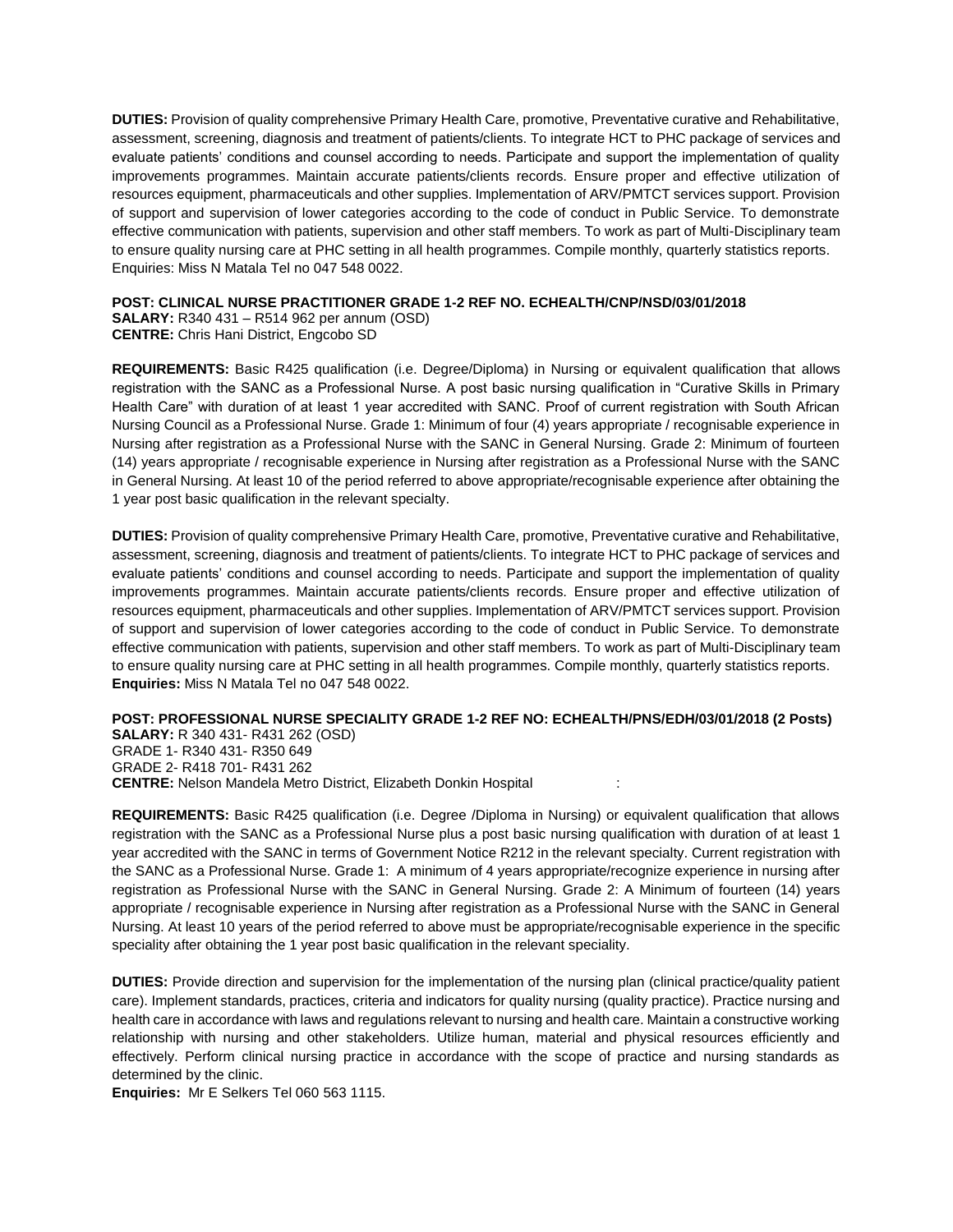**POST: PROFESSIONAL NURSE SPECIALTY GRADE 1-2 REF NO. ECHEALTH/PNS/ANH/03/01/2018 SALARY**: R340 431 –R514 962 per annum (OSD) GRADE 1- R340 431- R350 649 GRADE 2- R418 701- R431 262 **CENTRE:** Joe Gqabi, Aliwal North Hospital

**REQUIREMENTS:** Basic R425 qualification (i.e. Degree /Diploma in Nursing) or equivalent qualification that allows registration with the SANC as a Professional Nurse plus a post basic nursing qualification with duration of at least 1 year ,accredited with the SANC in terms of Government Notice R212 in the relevant specialty . Current registration with the SANC as a Professional Nurse. Grade 1: A minimum of 4 years appropriate/recognize experience in nursing after registration as Professional Nurse with the SANC in General Nursing. Grade 2: A Minimum of fourteen (14) years appropriate / recognisable experience in Nursing after registration as a Professional Nurse with the SANC in General Nursing. At least 10 years of the period referred to above must be appropriate/recognisable experience in the specific speciality after obtaining the 1 year post basic qualification in the relevant speciality.

**DUTIES:** Provide direction and supervision for the implementation of the nursing plan (clinical practice/quality patient care).Implement standards, practices, criteria and indicators for quality nursing (quality practice). Practice nursing and health care in accordance with laws and regulations relevant to nursing and health care. Maintain a constructive working relationship with nursing and other stakeholders. Utilize human, material and physical resources efficiently and effectively. Perform clinical nursing practice in accordance with the scope of practice and nursing standards as determined by the clinic.

**Enquiries:** Ms Fourie Tel no: 051 634 2382/82/83

**POST: PROFESSIONAL NURSE SPECIALTY GRADE 1-2 REF NO. ECHEALTH/PN/SSD/03/01/2018 SALARY:** R340 431 –R514 962 per annum (OSD) GRADE 1- R340 431- R350 649 GRADE 2- R418 701- R431 262 **CENTRE:** Joe Gqabi District, Community Outreach Clinic

**REQUIREMENTS**: Basic R425 qualification (i.e. Degree /Diploma in Nursing) or equivalent qualification that allows registration with the SANC as a Professional Nurse plus a post basic nursing qualification with duration of at least 1 year ,accredited with the SANC in terms of Government Notice R212 in the relevant specialty . Current registration with the SANC as a Professional Nurse. Grade 1: A minimum of 4 years appropriate/recognize experience in nursing after registration as Professional Nurse with the SANC in General Nursing. Grade 2: A Minimum of fourteen (14) years appropriate / recognisable experience in Nursing after registration as a Professional Nurse with the SANC in General Nursing. At least 10 years of the period referred to above must be appropriate/recognisable experience in the specific speciality after obtaining the 1 year post basic qualification in the relevant speciality.

**DUTIES:** Provide direction and supervision for the implementation of the nursing plan (clinical practice/quality patient care).Implement standards, practices, criteria and indicators for quality nursing (quality practice). Practice nursing and health care in accordance with laws and regulations relevant to nursing and health care. Maintain a constructive working relationship with nursing and other stakeholders. Utilize human, material and physical resources efficiently and effectively. Perform clinical nursing practice in accordance with the scope of practice and nursing standards as determined by the clinic.

**Enquiries:** Mr Nzinde Tel no: 051 633 9631

**POST: EMS LECTURER (PARAMEDIC) GRADE 3 REF NO. ECHEALTH/EMSLP/EMSC /03/01/2018 SALARY:** R324 660 - R371 214 per annum (OSD) **CENTRE:** Nelson Mandela District, EMS College Port Elizabeth

*NB: This is a re-advertisement. (Those who had applied before are welcome to apply again)*

**REQUIREMENTS:** Successful completion of the Critical Care Assistant (CCA) qualification or recognizable National Diploma that allows registration with HPSCA as a paramedic or B-Tech Degree that allows registration with HPSCA as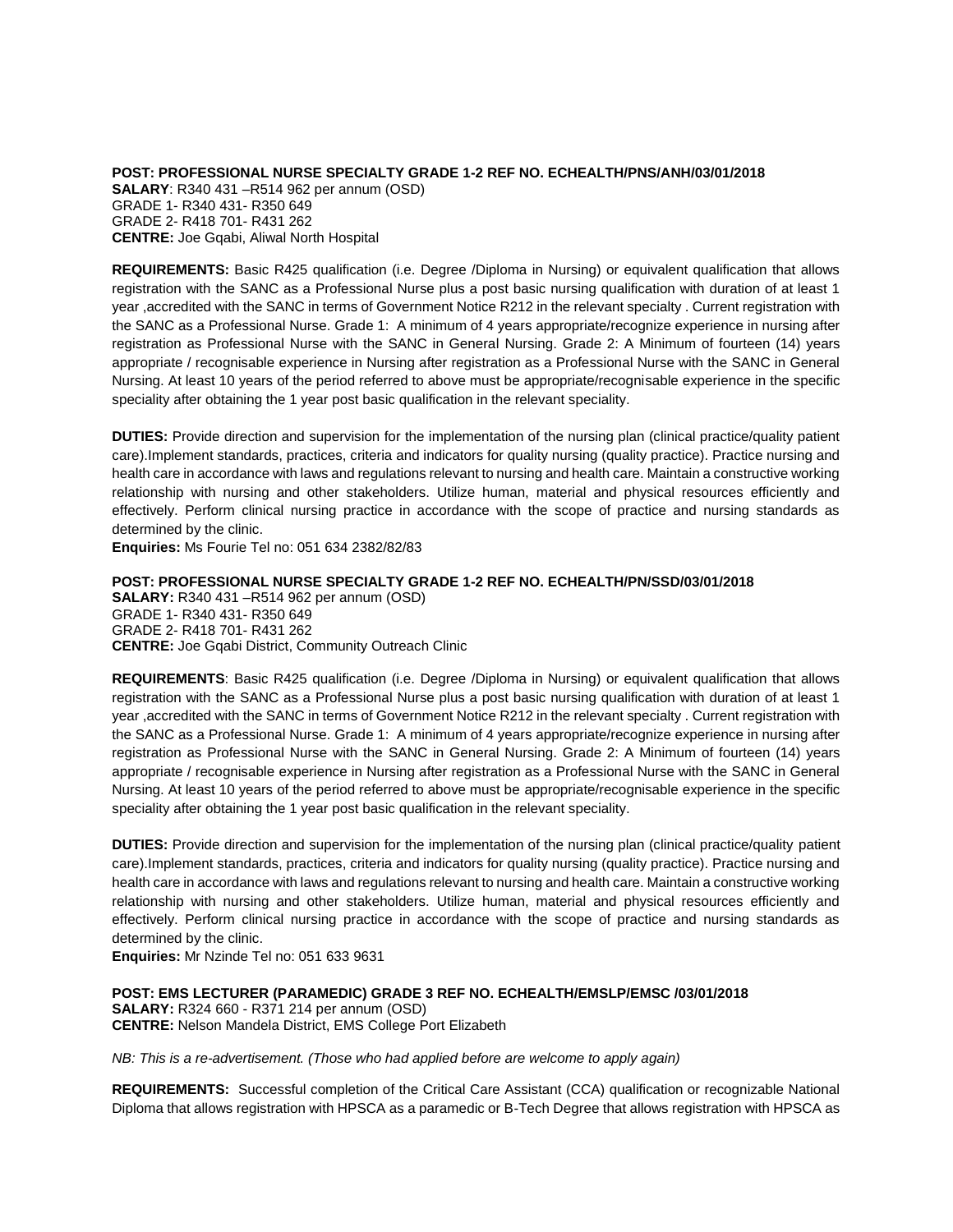an Emergency Care Practitioner (ECP). Registered Paramedic (CCA) - 14 years. Registered Paramedic (NDip)-7 years after registration with HPSCA as a Paramedic (CCA).None after registration with the HPSCA as an ECP. Valid Driver's Licence. Professional drivers permit competencies (Knowledge/skills) Experience in moderation and assessment of student in the field of prehospital emergency medical care. Previous and appropriate management and administration skills. Appropriate experience in teaching. The ability to work in a team. Problem solving and decision-making abilities. Computer Literacy.

**DUTIES:** Effective and efficient instruction on clinical training programmes. Assistance on other training programs. Clinical Duties. Attend to any other related duties as deemed necessary by college management. **Enquiries:** Mr N. Ndamase Tel No: 041 453 0911

## **POST: EMS LECTURER (PARAMEDIC) GRADE 3 REF NO. ECHEALTH/EMSLP/EMSC /03/01/2018**

**SALARY**: R324 660 - R371 214 per annum (OSD) **CENTRE**: Nelson Mandela District, EMS College Port Elizabeth

**REQUIREMENTS:** Successful completion of the Critical Care Assistant (CCA) qualification or recognizable National Diploma that allows registration with HPSCA as a paramedic or B-Tech Degree that allows registration with HPSCA as an Emergency Care Practitioner (ECP). Registered Paramedic (CCA) - 14 years. Registered Paramedic (NDip)-7 years after registration with HPSCA as a Paramedic (CCA).None after registration with the HPSCA as an ECP. Valid Driver's Licence. Professional drivers permit competencies (Knowledge/skills) Experience in moderation and assessment of student in the field of prehospital emergency medical care. Previous and appropriate management and administration skills. Appropriate experience in teaching. The ability to work in a team. Problem solving and decision-making abilities. Computer Literacy.

**DUTIES**: Effective and efficient instruction on clinical training programmes. Assistance on other training programs. Clinical Duties. Attend to any other related duties as deemed necessary by college management. **Enquiries:** Mr N. Ndamase Tel No: 041 453 0911

**POST: OCCUPATIONAL THERAPIST GRADE 1 REF. ECHEALTH/OCCTH/TH /03/01/2018 SALARY:** R281 148 – R321 462 per annum (OSD) **CENTRE**: Amathole District District, Tower Hospital

**REQUIREMENTS**: A three year National Diploma/Degree in Occupational Therapy. Knowledge of legislative and Policy framework governing the practice of Occupational Therapy. Knowledge of systems, procedures and processes Regulating Occupational Therapy in the Institutional environment. Skills and Competences: Problem identification skills, Therapy design and intervention. Rehabilitative, Monitoring, assessment and Reporting skills. Ability to perceive Physiological dysfunction. Sharp sense of consideration. Must be sensitive and creative.

**DUTIES:** Conduct occupational therapy assessments. Record individual assessment reports. Maintain assessments Reports. Design Occupational Therapy interventions. Conduct individual and group therapy programmes. Assess Developmental progress of children and youth. Identify developmental gaps. Implement corrective measures to address Development and learning. Evaluate Occupational Therapy programs. Participate in the Multi-Disciplinary Team. Provide recommendations towards enhancing the effective and functional life space of people with special needs. Coordinate the implementation of Occupational Therapy Programme in the Institution. **Enquiries**: Mrs Mafani Tel no 046 645 5007

**POST: RADIOGRAPHER GRADE 1- 3 REF NO. ECHEALTH/RGR/MADWAH/03/01/2018 SALARY:** R281 148 – R473 445 per annum (OSD) **CENTRE**: Amathole District, Madwaleni Hospital

**REQUIREMENTS:** Appropriate qualification that allows registration with Health Professional Council of South Africa As a Diagnostic Radiographer. Registration as a Diagnostic Radiographer. A minimum of 3 years appropriate Experience in Diagnostic radiography.

**DUTIES**: Co-ordinate and undertake radiographic procedures efficiently. Play a key role in compilation of protocols for effective service delivery. Assist in / perform complex procedures. Provide professional advice on radiographic and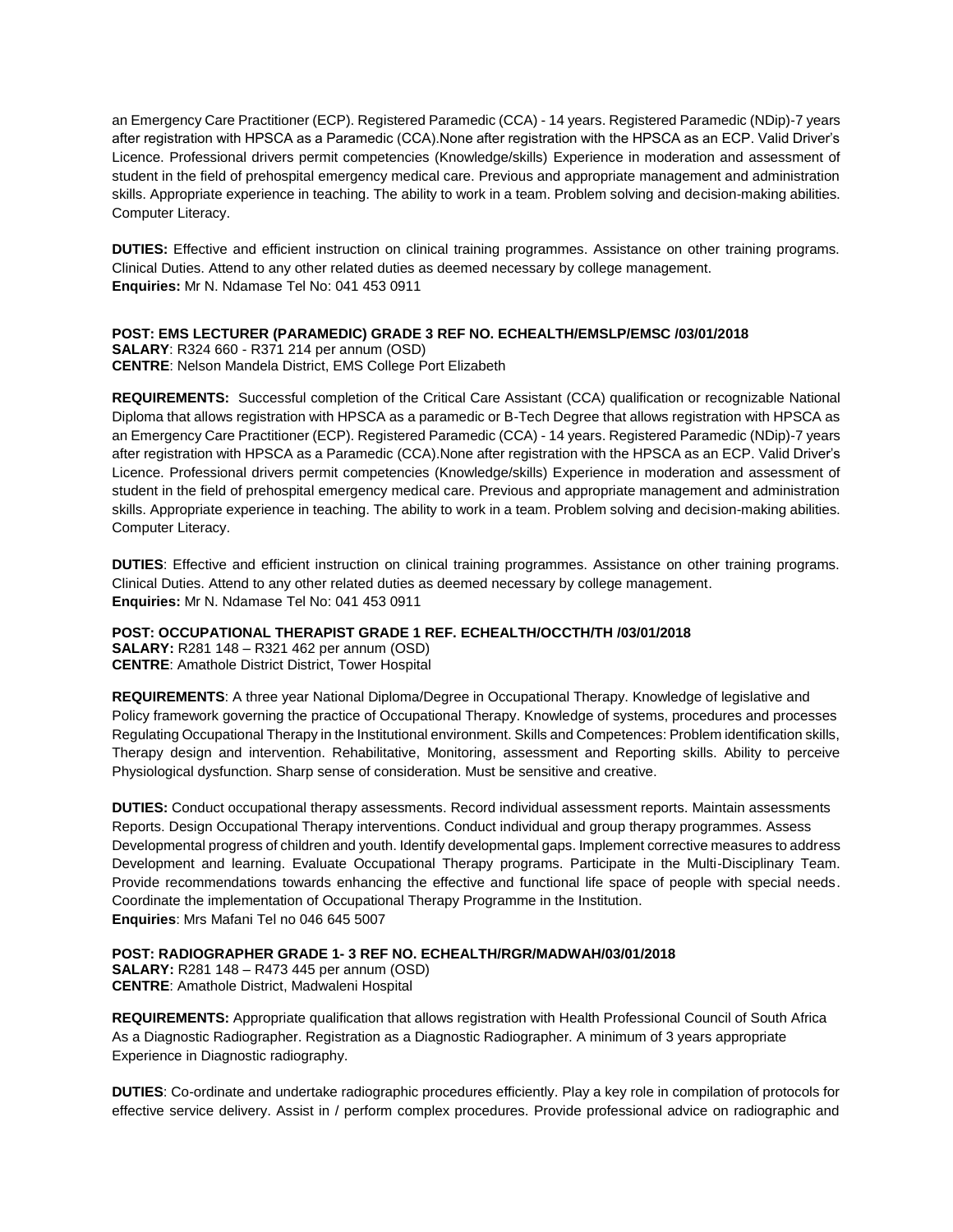radiation related matters. Perform quality control procedures. Ensure the objectives of Batho Pele and Patient Rights are met. Complete all prescribed and implemented quality and procedure forms and tablets for record keeping. Perform clinical radiography work while ensuring quality service delivery and radiation protection on patients assessing benefit medical examinations at the District Hospital. Register patients as and when X-Rays are performed. **Enquiries**: Mr Fenguza –Tel no 047 573 8900/1/2

**POST: RADIOGRAPHER GRADE 1- 3 REF NO. ECHEALTH/RGR/CATH/03/01/2018 SALARY:** R281 148 – R473 445 per annum (OSD) **CENTRE**: Amathole District, Cathcart Hospital

**REQUIREMENTS:** Appropriate qualification that allows registration with Health Professional Council of South Africa As a Diagnostic Radiographer. Registration as a Diagnostic Radiographer. A minimum of 3 years appropriate Experience in Diagnostic radiography.

**DUTIES:** Co-ordinate and undertake radiographic procedures efficiently. Play a key role in compilation of protocols for effective service delivery. Assist in / perform complex procedures. Provide professional advice on radiographic and radiation related matters. Perform quality control procedures. Ensure the objectives of Batho Pele and Patient Rights are met. Complete all prescribed and implemented quality and procedure forms and tablets for record keeping. Perform clinical radiography work while ensuring quality service delivery and radiation protection on patients assessing benefit medical examinations at the District Hospital. Register patients as and when X-Rays are performed. **Enquiries:** Ms B Soyamba Tel no 045 843 1029

## **POST: RADIOGRAPHER GRADE 1- 3 REF NO. ECHEALTH/RGR/TAFAH/03/07/2017 (2 Posts)**

**SALARY:** R281 148 – R473 445 per annum (OSD) **CENTRE:** Amathole District, Tafalofefe Hospital

**REQUIREMENTS**: Appropriate qualification that allows registration with Health Professional Council of South Africa As a Diagnostic Radiographer. Registration as a Diagnostic Radiographer. A minimum of 3 years appropriate Experience in Diagnostic radiography.

**DUTIES:** Co-ordinate and undertake radiographic procedures efficiently. Play a key role in compilation of protocols for effective service delivery. Assist in / perform complex procedures. Provide professional advice on radiographic and radiation related matters. Perform quality control procedures. Ensure the objectives of Batho Pele and Patient Rights are met. Complete all prescribed and implemented quality and procedure forms and tablets for record keeping. Perform clinical radiography work while ensuring quality service delivery and radiation protection on patients assessing benefit medical examinations at the District Hospital. Register patients as and when X-Rays are performed. **Enquiries**: Ms V. Motabele Tel. No. 047 498 0026

## **POST: PROFESSIONAL NURSE GENERAL GRADE 1-3 REF NO. ECHEALTH/PN/BC/03/01/2018**

SALARY: R226 083 –R431 262 per annum (OSD) GRADE: 1 R226 083- R262 092 GRADE: 2 R278 052 -R322 344 GRADE: 3 R340 431-R431 262 **CENTRE:** Amahlathi Sub-District Bhele Clinic

**REQUIREMENTS:** Basic R425 qualification (i.e. Degree/Diploma) in Nursing or equivalent qualification that allows registration with the SANC as a Professional Nurse. Proof of current registration. Grade 1: No experience required. Grade 2: Minimum of ten (10) years appropriate / recognisable experience in Nursing after registration as a Professional Nurse with the SANC in General Nursing. Grade 3: Minimum of twenty (20) years appropriate / recognisable experience in Nursing after registration as a Professional Nurse with the SANC in General Nursing.

**DUTIES :** Execute duties and functions with proficiency within prescripts of the applicable legislation. Provide safe therapeutic environment. Monitor patient activities. Perform standard procedures in terms of policies and procedures. Adopt multidisciplinary approach to promote holistic patient/client care. Maintain clinical competence by ensuring that scientific principles of nursing care are implemented. Maintain accurate and complete patient records. Maintain client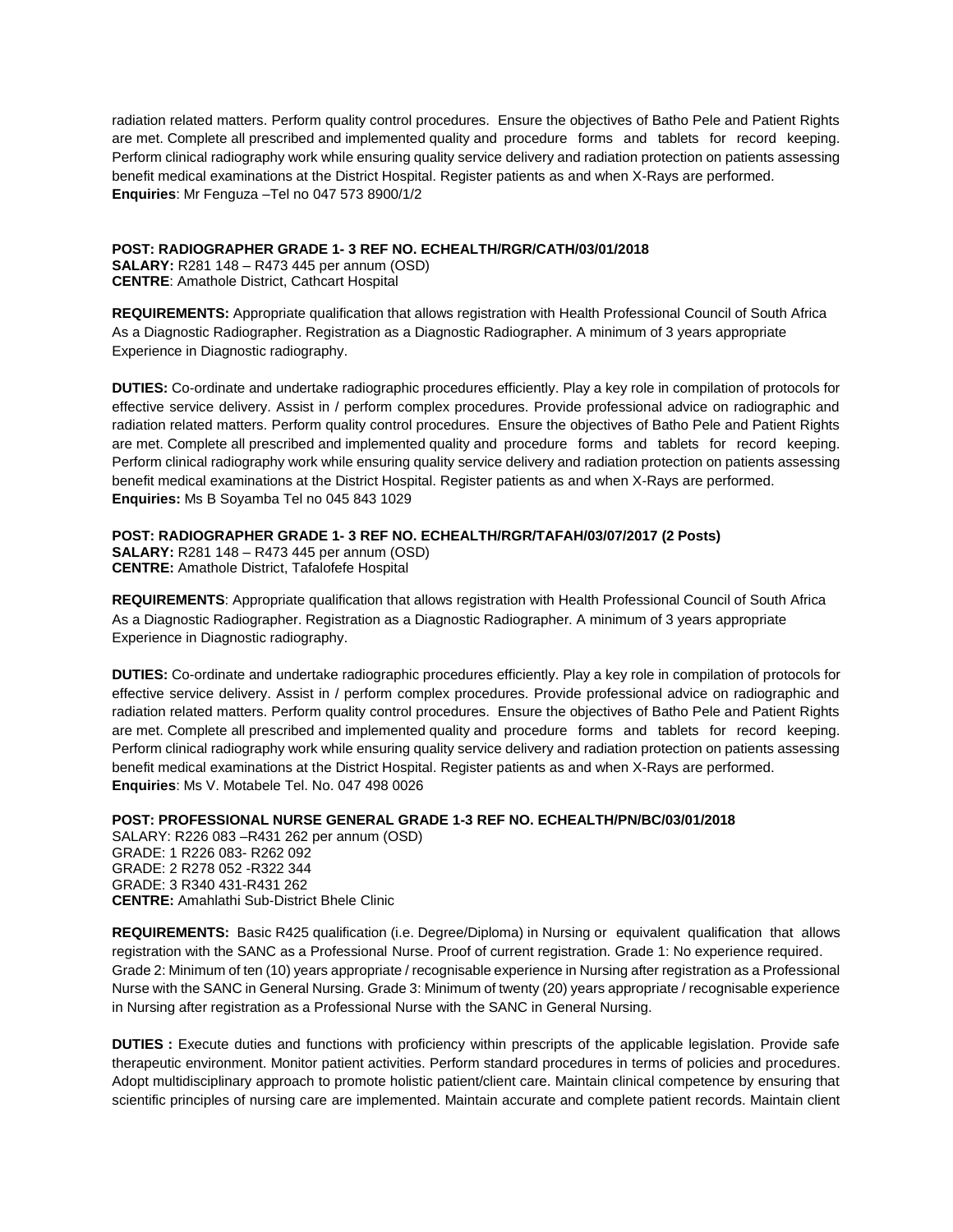satisfaction through quality service innovation and professional nursing care by upholding the Batho Pele principles and patient's rights. To ensure efficient and effective utilisation of resources. Render quality nursing care to patients to take overall management of the unit in the absence of the Operational Manager. Evaluate staff performance adhering to the set standards of the (EPMDS). Motivate, couch and mentor staff. Management and control of scheduled drugs. Required to work day and night duty. Any other duties as required by the supervisor. **Enquiries:** Ms B Mngxe Tel no 0436434775

**POST: PROFESSIONAL NURSE GENERAL GRADE 1-3 REF NO. ECHEALTH/PN/TOWH/03/01/2018 (5 Posts)**

**SALARY:** R226 083 –R431 262 per annum (OSD) GRADE: 1 R226 083- R262 092 GRADE: 2 R278 052 -R322 344 GRADE: 3 R340 431-R431 262 **CENTRE**: Amathole District, Tower Hospital

**REQUIREMENTS**: Basic R425 qualification (i.e. Degree/Diploma) in Nursing or equivalent qualification that allows registration with the SANC as a Professional Nurse. Proof of current registration. Grade 1: No experience required, Grade 2: Minimum of ten (10) years appropriate / recognisable experience in Nursing after registration as a Professional Nurse with the SANC in General Nursing. Grade 3: Minimum of twenty (20) years appropriate / recognisable experience in Nursing after registration as a Professional Nurse with the SANC in General Nursing.

**DUTIES:** Execute duties and functions with proficiency within prescripts of the applicable legislation. Provide safe therapeutic environment. Monitor patient activities. Perform standard procedures in terms of policies and procedures. Adopt multidisciplinary approach to promote holistic patient/client care. Maintain clinical competence by ensuring that scientific principles of nursing care is implemented. Maintain accurate and complete patient records. Maintain client satisfaction through quality service innovation and professional nursing care by upholding the Batho Pele principles and patient's rights. To ensure efficient and effective utilisation of resources. Render quality nursing care to patients to take overall management of the unit in the absence of the Operational Manager. Evaluate staff performance adhering to the set standards of the (EPMDS). Motivate, couch and mentor staff. Management and control of scheduled drugs. Required to work day and night duty. Any other duties as required by the supervisor. **Enquiries:** Ms Mafani Tel no 046 645 5007

**POST: PROFESSIONAL NURSE GENERAL GRADE 1-3 REF NO. ECHEALTH/PN/VICH/03/01/2018 (2 Posts)**

**SALARY:** R226 083 – R431 262 per annum (OSD) GRADE: 1 R226 083- R262 092 GRADE: 2 R278 052 -R322 344 GRADE: 3 R340 431-R431 262 **CENTRE:** Amathole District, Victoria Hospital

**REQUIREMENTS:** Basic R425 qualification (i.e. Degree/Diploma) in Nursing or equivalent qualification that allows registration with the SANC as a Professional Nurse. Proof of current registration. Grade 1: No experience required, Grade 2: Minimum of ten (10) years appropriate / recognisable experience in Nursing after registration as a Professional Nurse with the SANC in General Nursing. Grade 3: Minimum of twenty (20) years appropriate / recognisable experience in Nursing after registration as a Professional Nurse with the SANC in General Nursing.

**DUTIES**: Execute duties and functions with proficiency within prescripts of the applicable legislation. Provide safe therapeutic environment. Monitor patient activities. Perform standard procedures in terms of policies and procedures. Adopt multidisciplinary approach to promote holistic patient/client care. Maintain clinical competence by ensuring that scientific principles of nursing care is implemented. Maintain accurate and complete patient records. Maintain client satisfaction through quality service innovation and professional nursing care by upholding the Batho Pele principles and patient's rights. To ensure efficient and effective utilisation of resources. Render quality nursing care to patients to take overall management of the unit in the absence of the Operational Manager. Evaluate staff performance adhering to the set standards of the (EPMDS). Motivate, couch and mentor staff. Management and control of scheduled drugs. Required to work day and night duty. Any other duties as required by the supervisor.

**Enquiries:** Ms L Mangesi –Tel no 040 653 1141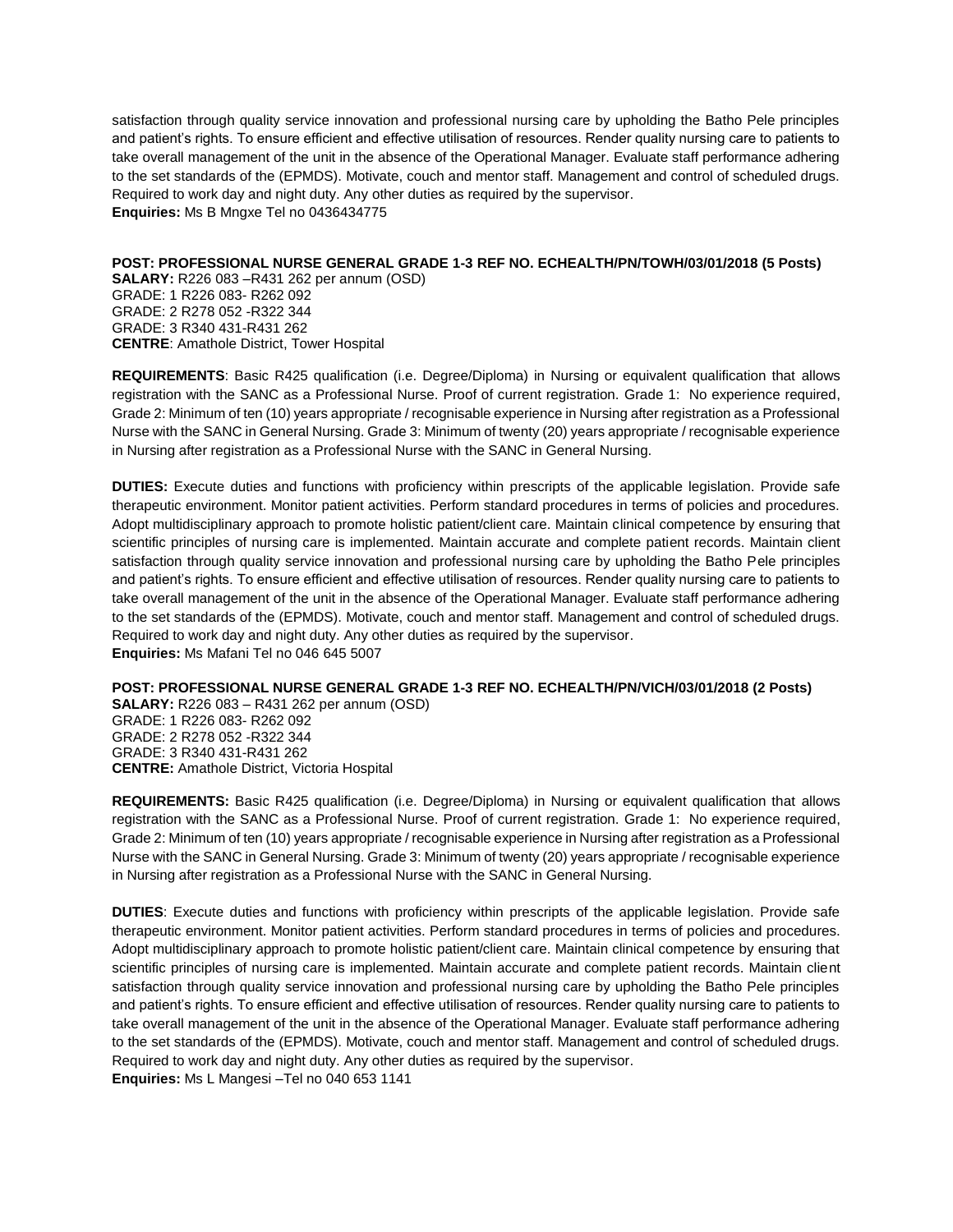**POST: PROFESSIONAL NURSE GENERAL GRADE 1-3 REF NO. ECHEALTH/PN/FTH/03/01/2018 (38 Posts) SALARY:** R226 083 –R431 262 per annum (OSD) GRADE: 1 R226 083- R262 092 GRADE: 2 R278 052 -R322 344 GRADE: 3 R340 431-R431 262 **CENTRE:** Buffalo City Metro, Frere Hospital

**REQUIREMENTS**: Basic R425 qualification (i.e. Degree/Diploma) in Nursing or equivalent qualification that allows registration with the SANC as a Professional Nurse. Proof of current registration. Grade 1: No experience required, Grade 2: Minimum of ten (10) years appropriate / recognisable experience in Nursing after registration as a Professional Nurse with the SANC in General Nursing. Grade 3: Minimum of twenty (20) years appropriate / recognisable experience in Nursing after registration as a Professional Nurse with the SANC in General Nursing.

**DUTIES:** Execute duties and functions with proficiency within prescripts of the applicable legislation. Provide safe therapeutic environment. Monitor patient activities. Perform standard procedures in terms of policies and procedures. Adopt multidisciplinary approach to promote holistic patient/client care. Maintain clinical competence by ensuring that scientific principles of nursing care is implemented. Maintain accurate and complete patient records. Maintain client satisfaction through quality service innovation and professional nursing care by upholding the Batho Pele principles and patient's rights. To ensure efficient and effective utilisation of resources. Render quality nursing care to patients to take overall management of the unit in the absence of the Operational Manager. Evaluate staff performance adhering to the set standards of the (EPMDS). Motivate, couch and mentor staff. Management and control of scheduled drugs. Required to work day and night duty. Any other duties as required by the supervisor. **Enquiries:** Ms N Mthitshana Tel no 043 709 2487/2532

**POST: PROFESSIONAL NURSE GENERAL (THEATRE) GRADE 1-3 REF NO. ECHEALTH/PN/FTH/03/01/2018**  SALARY: R226 083 –R431 262 per annum (OSD) GRADE: 1 R226 083- R262 092 GRADE: 2 R278 052 -R322 344 GRADE: 3 R340 431-R431 262 **CENTRE:** Buffalo City Metro, Frere Hospital

**REQUIREMENTS**: Basic R425 qualification (i.e. Degree/Diploma) in Nursing or equivalent qualification that allows registration with the SANC as a Professional Nurse. Proof of current registration. The candidate must have worked for at least three (3) years continuously in Theatre. Grade 1: No experience required, Grade 2: Minimum of ten (10) years appropriate / recognisable experience in Nursing after registration as a Professional Nurse with the SANC in General Nursing. Grade 3: Minimum of twenty (20) years appropriate / recognisable experience in Nursing after registration as a Professional Nurse with the SANC in General Nursing.

**DUTIES:** Execute duties and functions with proficiency within prescripts of the applicable legislation. Provide safe therapeutic environment. Monitor patient activities. Perform standard procedures in terms of policies and procedures. Adopt multidisciplinary approach to promote holistic patient/client care. Maintain clinical competence by ensuring that scientific principles of nursing care is implemented. Maintain accurate and complete patient records. Maintain client satisfaction through quality service innovation and professional nursing care by upholding the Batho Pele principles and patient's rights. To ensure efficient and effective utilisation of resources. Render quality nursing care to patients to take overall management of the unit in the absence of the Operational Manager. Evaluate staff performance adhering to the set standards of the (EPMDS). Motivate, couch and mentor staff. Management and control of scheduled drugs. Required to work day and night duty. Any other duties as required by the supervisor. **Enquiries:** Ms N Mthitshana Tel no 043 709 2487/2532

**POST: PROFESSIONAL NURSE GENERAL GRADE 1-3 REF NO. ECHEALTH/PN/FH/03/01/2018 (2 Posts) SALARY:** R226 083 –R431 262 per annum (OSD) GRADE: 1 R226 083- R262 092 GRADE: 2 R278 052 -R322 344 GRADE: 3 R340 431-R431 262 **CENTRE**: Chris Hani District District, Frontier Hospital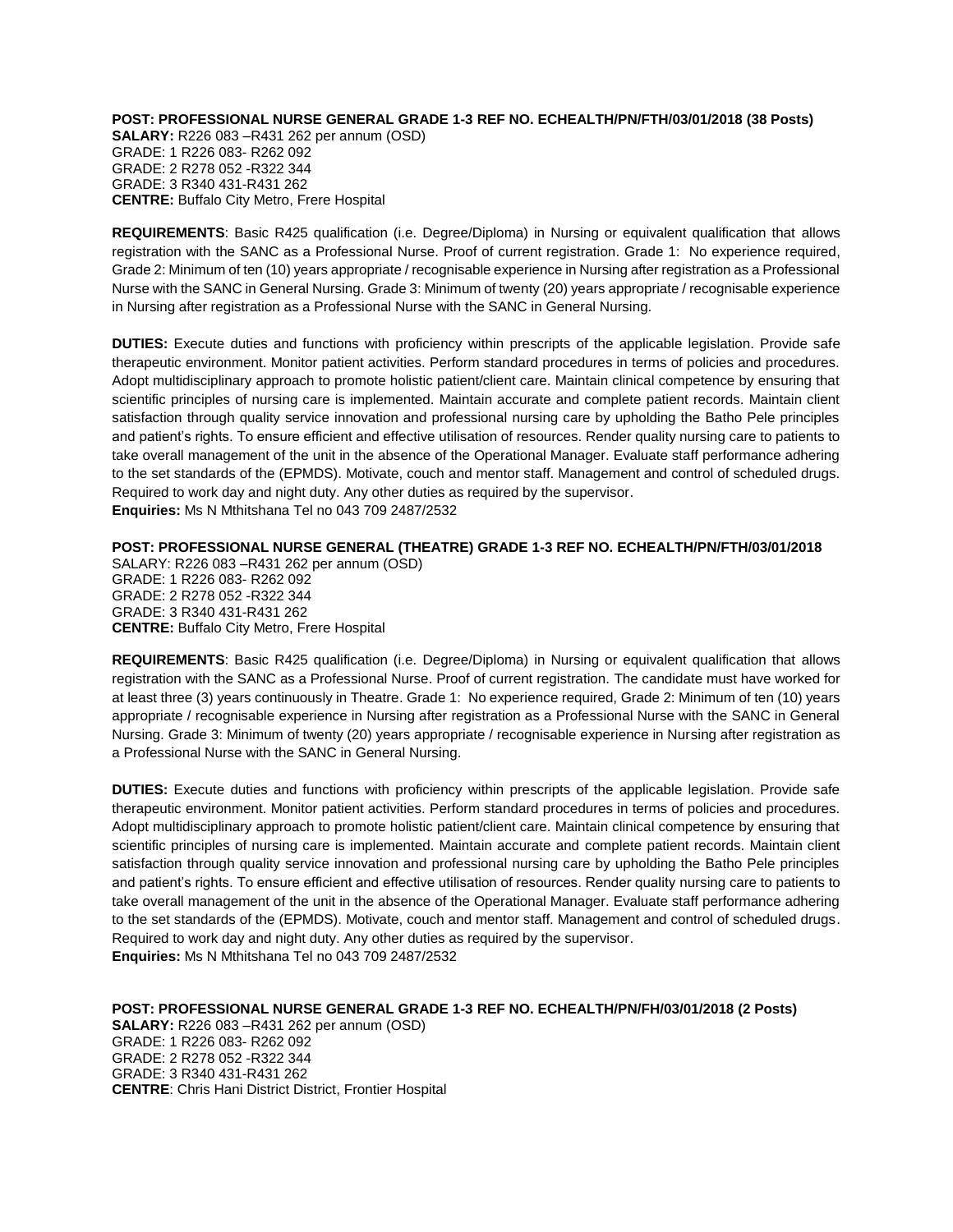**REQUIREMENTS:** Basic R425 qualification (i.e. Degree/Diploma) in Nursing or equivalent qualification that allows registration with the SANC as a Professional Nurse. Proof of current registration. Grade 1: No experience required, Grade 2: Minimum of ten (10) years appropriate / recognisable experience in Nursing after registration as a Professional Nurse with the SANC in General Nursing. Grade 3: Minimum of twenty (20) years appropriate / recognisable experience in Nursing after registration as a Professional Nurse with the SANC in General Nursing.

**DUTIES**: Execute duties and functions with proficiency within prescripts of the applicable legislation. Provide safe therapeutic environment. Monitor patient activities. Perform standard procedures in terms of policies and procedures. Adopt multidisciplinary approach to promote holistic patient/client care. Maintain clinical competence by ensuring that scientific principles of nursing care are implemented. Maintain accurate and complete patient records. Maintain client satisfaction through quality service innovation and professional nursing care by upholding the Batho Pele principles and patient's rights. To ensure efficient and effective utilisation of resources. Render quality nursing care to patients to take overall management of the unit in the absence of the Operational Manager. Evaluate staff performance adhering to the set standards of the (EPMDS). Motivate, couch and mentor staff. Management and control of scheduled drugs. Required to work day and night duty. Any other duties as required by the supervisor. Enquiries: Mrs P Marongo Tel no 045 808 4200

## **POST: PROFESSIONAL NURSE GENERAL GRADE 1-3 REF NO: ECHEALTH/PN/MH/03/01/2018**

**SALARY**: R226 083 – R431 262 per annum (OSD) GRADE: 1 R226 083- R262 092 GRADE: 2 R278 052 -R322 344 GRADE: 3 R340 431-R431 262 **CENTRE**: Joe Gqabi District, Maclear Hospital

**REQUIREMENTS**: Basic R425 qualification accredited with the South African Nursing Council in terms of Government Notice R425 (i.e. Degree/Diploma in Nursing) or equivalent qualification that allows registration with the SANC as a Professional Nurse. Current registration with the SANC as a Professional Nurse.

**DUTIES:** Execute duties and functions with proficiency within prescripts of the applicable legislation. Provide safe therapeutic environment. Monitor patient activities. Perform standard procedures in terms of policies and procedures. Adopt multidisciplinary approach to promote holistic patient/client care. Maintain clinical competence by ensuring that scientific principles of nursing care are implemented. Maintain accurate and complete patient records. Maintain client satisfaction through quality service innovation and professional nursing care by upholding the Batho Pele principles and patient's rights. To ensure efficient and effective utilisation of resources. Render quality nursing care to patients to take overall management of the unit in the absence of the Operational Manager. Evaluate staff performance adhering to the set standards of the (EPMDS). Motivate, couch and mentor staff. Management and control of scheduled drugs. Required to work day and night duty. Any other duties as required by the supervisor. **Enquiries**: Mrs K.R Merile Tel no 061 7322 948.

# **POST: PROFESSIONAL NURSE GENERAL GRADE 1-3 REF NO. ECHEALTH/PN/DC/03/01/2018 (3 Posts**)

**SALARY:** R226 083 –R431 262 per annum (OSD) GRADE: 1 R226 083- R262 092 GRADE: 2 R278 052 -R322 344 GRADE: 3 R340 431-R431 262 **CENTRE:** Amahlathi Sub-district, Hamburg Clinic

**REQUIREMENTS:** Basic R425 qualification (i.e. Degree/Diploma) in Nursing or equivalent qualification that allows registration with the SANC as a Professional Nurse. Proof of current registration. Grade 1: No experience required. Grade 2: Minimum of ten (10) years appropriate / recognisable experience in Nursing after registration as a Professional Nurse with the SANC in General Nursing. Grade 3: Minimum of twenty (20) years appropriate / recognisable experience in Nursing after registration as a Professional Nurse with the SANC in General Nursing.

**DUTIES** : Execute duties and functions with proficiency within prescripts of the applicable legislation. Provide safe therapeutic environment. Monitor patient activities. Perform standard procedures in terms of policies and procedures. Adopt multidisciplinary approach to promote holistic patient/client care. Maintain clinical competence by ensuring that scientific principles of nursing care are implemented. Maintain accurate and complete patient records. Maintain client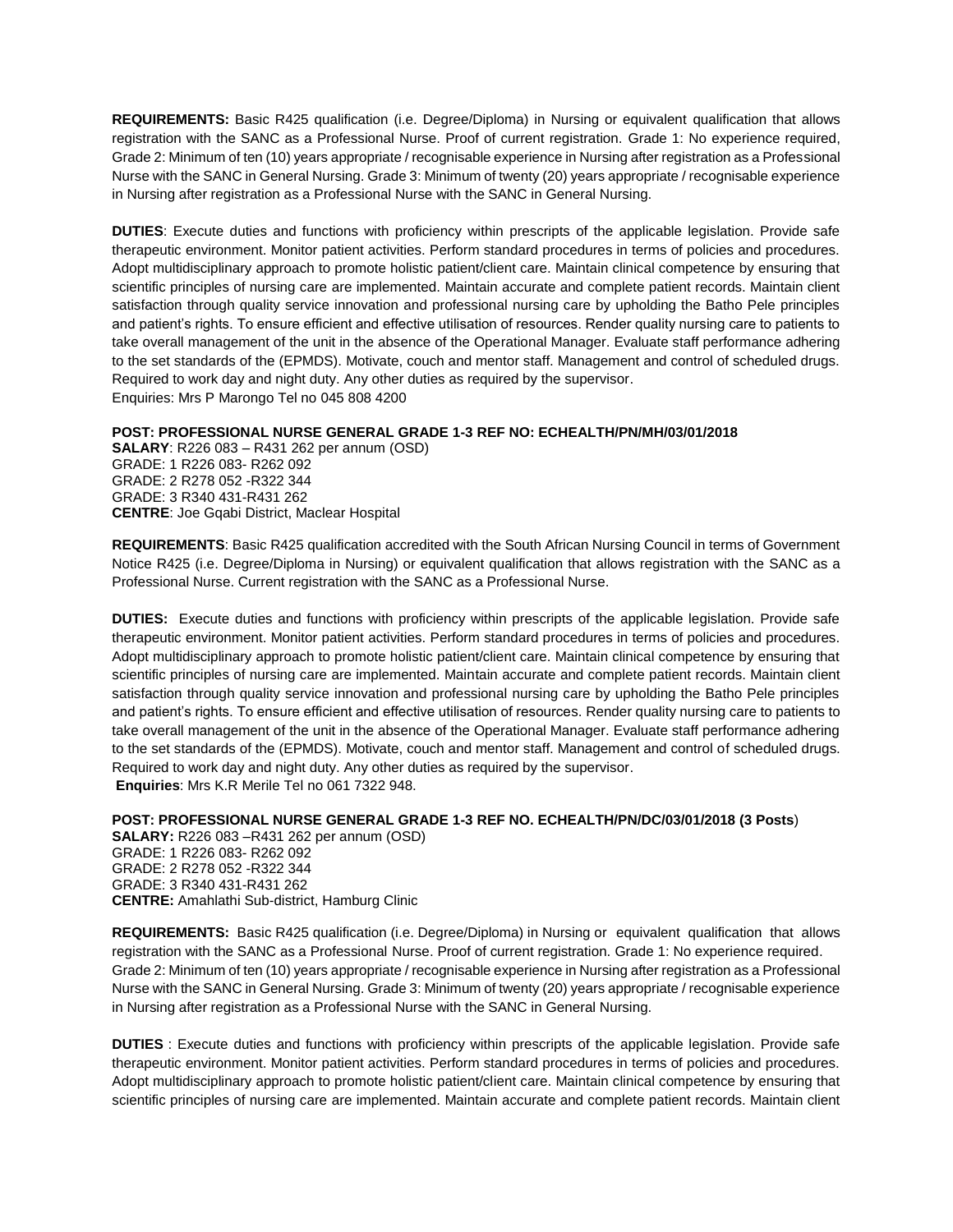satisfaction through quality service innovation and professional nursing care by upholding the Batho Pele principles and patient's rights. To ensure efficient and effective utilisation of resources. Render quality nursing care to patients to take overall management of the unit in the absence of the Operational Manager. Evaluate staff performance adhering to the set standards of the (EPMDS). Motivate, couch and mentor staff. Management and control of scheduled drugs. Required to work day and night duty. Any other duties as required by the supervisor. **Enquiries:** Ms B Mngxe Tel no 0436434775

### **POST: PROFESSIONAL NURSE (GENERAL) REF NO. ECHEALTH/PN/TBH/03/01/2018**

**SALARY**: R226 083 –R431 262 per annum (OSD) GRADE: 1 R226 083- R262 092 GRADE: 2 R278 052 -R322 344 GRADE: 3 R340 431-R431 262 **CENTRE:** Alfred Nzo District, Tayler Bequest Hospital (Matatilele)

**REQUIREMENTS**: Basic R425 qualification (i.e. Degree/Diploma) in Nursing or equivalent qualification that allows registration with the SANC as a Professional Nurse. Proof of current registration. Grade 1: No experience required. Grade 2: Minimum of ten (10) years appropriate / recognisable experience in Nursing after registration as a Professional Nurse with the SANC in General Nursing. Grade 3: Minimum of twenty (20) years appropriate / recognisable experience in Nursing after registration as a Professional Nurse with the SANC in General Nursing.

**DUTIES :** Execute duties and functions with proficiency within prescripts of the applicable legislation. Provide safe therapeutic environment. Monitor patient activities. Perform standard procedures in terms of policies and procedures. Adopt multidisciplinary approach to promote holistic patient/client care. Maintain clinical competence by ensuring that scientific principles of nursing care are implemented. Maintain accurate and complete patient records. Maintain client satisfaction through quality service innovation and professional nursing care by upholding the Batho Pele principles and patient's rights. To ensure efficient and effective utilisation of resources. Render quality nursing care to patients to take overall management of the unit in the absence of the Operational Manager. Evaluate staff performance adhering to the set standards of the (EPMDS). Motivate, couch and mentor staff. Management and control of scheduled drugs. Required to work day and night duty. Any other duties as required by the supervisor. **Enquiries**: Mr Kholiso Tel no 039 737 3107

## **POST: PROFESSIONAL NURSE (GENERAL) REF NO. ECHEALTH/PN/MASD-NGDC/03/01/2018**

**SALARY**: R226 083 –R431 262 per annum (OSD) **CENTRE**: Makana Sub-district, NG Dlukulo Clinic

**REQUIREMENTS**: Basic R425 qualification (i.e. Degree/Diploma) in Nursing or equivalent qualification that allows registration with the SANC as a Professional Nurse. Proof of current registration. Grade 1: No experience required. Grade 2: Minimum of ten (10) years appropriate / recognisable experience in Nursing after registration as a Professional Nurse with the SANC in General Nursing. Grade 3: Minimum of twenty (20) years appropriate / recognisable experience in Nursing after registration as a Professional Nurse with the SANC in General Nursing.

**DUTIES :** Execute duties and functions with proficiency within prescripts of the applicable legislation. Provide safe therapeutic environment. Monitor patient activities. Perform standard procedures in terms of policies and procedures. Adopt multidisciplinary approach to promote holistic patient/client care. Maintain clinical competence by ensuring that scientific principles of nursing care are implemented. Maintain accurate and complete patient records. Maintain client satisfaction through quality service innovation and professional nursing care by upholding the Batho Pele principles and patient's rights. To ensure efficient and effective utilisation of resources. Render quality nursing care to patients to take overall management of the unit in the absence of the Operational Manager. Evaluate staff performance adhering to the set standards of the (EPMDS). Motivate, couch and mentor staff. Management and control of scheduled drugs. Required to work day and night duty. Any other duties as required by the supervisor. **Enquiries:** Ms Qalani Tel no 046 622 4901

**POST: PROFESSIONAL NURSE (GENERAL) REF NO. ECHEALTH/PN/SETTH/03/01/2018 (2 Posts)**

**SALARY**: R226 083 –R431 262 per annum (OSD) **CENTRE**: Sarah Baartman District, Settlers Hospital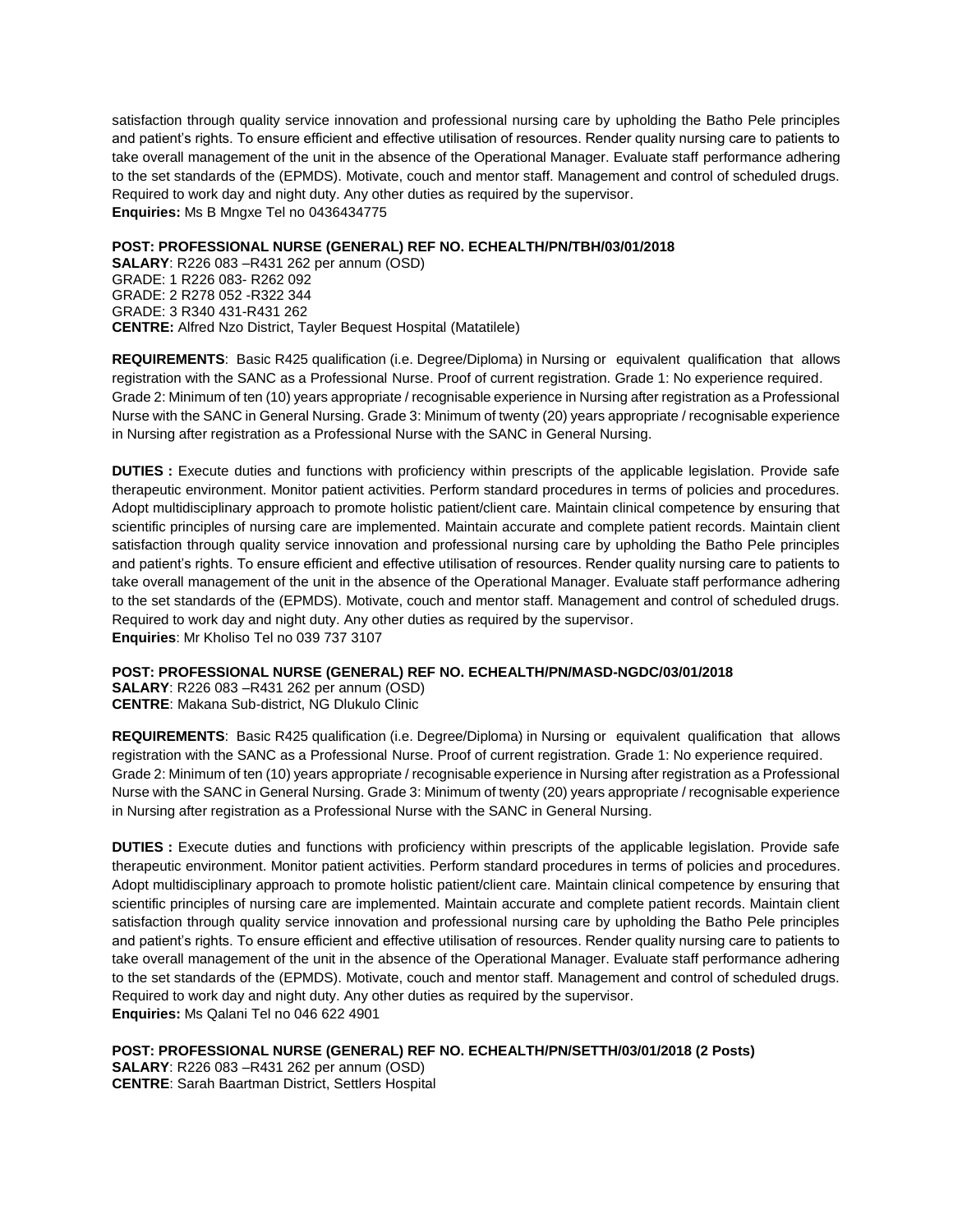**REQUIREMENTS:** Basic R425 qualification (i.e. Degree/Diploma) in Nursing or equivalent qualification that allows registration with the SANC as a Professional Nurse. Proof of current registration. Grade 1: No experience required. Grade 2: Minimum of ten (10) years appropriate / recognisable experience in Nursing after registration as a Professional Nurse with the SANC in General Nursing. Grade 3: Minimum of twenty (20) years appropriate / recognisable experience in Nursing after registration as a Professional Nurse with the SANC in General Nursing.

**DUTIES** : Execute duties and functions with proficiency within prescripts of the applicable legislation. Provide safe therapeutic environment. Monitor patient activities. Perform standard procedures in terms of policies and procedures. Adopt multidisciplinary approach to promote holistic patient/client care. Maintain clinical competence by ensuring that scientific principles of nursing care are implemented. Maintain accurate and complete patient records. Maintain client satisfaction through quality service innovation and professional nursing care by upholding the Batho Pele principles and patient's rights. To ensure efficient and effective utilisation of resources. Render quality nursing care to patients to take overall management of the unit in the absence of the Operational Manager. Evaluate staff performance adhering to the set standards of the (EPMDS). Motivate, couch and mentor staff. Management and control of scheduled drugs. Required to work day and night duty. Any other duties as required by the supervisor. Enquiries: Ms S Diva Tel no 046 602 5046

#### **POST: STAFF NURSE (THEATRE) REF NO. ECHEALTH/SN/FTH/03/01/2018 (2 Posts)**

**SALARY**: R150 819 – R262 092 per annum (OSD) **CENTRE:** Buffalo City Metro, Frere Hospital

**REQUIREMENTS:** Matric and qualification that allows registrations with SANC as Enrolled Nurse (Staff Nurse). The candidate must have worked for at least three (3) years continuously in Theatre. Competencies required: Strong patient orientation, team player, very energetic, well organized. Must be able to work under pressure in a constantly changing environment. Strong inter-personal skills required. Theatre experience – in all procedures especially major laparoscopic surgical/ general surgery /paediatric surgery and orthopaedic surgery are essential able to work independently and as part of a team, manage time effectively.

**DUTIES**: Conduct basic duties as allocated by the Area Manager. Ensuring that unit is run according to acceptable legal standards. Maintaining excellent patient care in accordance with hospital standards .Maintaining sound relationships and communication with patients, relatives and the multi-disciplinary team. Building professional relationships with doctors to promote patient-doctor interaction. Adhere to all legal Health, Safety and Infection Control Standards. Assist the unit to meet the requirements of quality patient care, ensuring that nursing care activities are carried out to comply with SANC relevant legislation and Frere Hospital policies and procedures **Enquiries**: Ms N Mthitshana Tel no 043 709 2487

# **POST: NURSING ASSISTANT (THEATRE) REF NO. ECHEALTH/ENA/FTH/03/01/2018 (3 Posts) SALARY**: R116 625 – R202 674 per annum (OSD)

**CENTRE:** Buffalo City Metro, Frere Hospital

**REQUIREMENTS:** Qualification that allows registration with SANC as Nursing Assistant (Enrolled Nurse Assistant). Current registration with SANC as a Nursing Assistant. The candidate must have worked for at least three (3) years continuously in Theatre. Competencies required: strong patient orientation, team player, very energetic, well organized. Must be able to work under pressure in a constantly changing environment. Must be able to work under pressure in a constantly changing environment. Strong interpersonal skills required. Theatre experience-in all procedures especially major laparoscopic surgical/ general surgery/pediatric surgery and orthopedic surgery are essential. Able to work independently and as a part of a team, manage time effectively.

**DUTIES:** Conduct basic duties allocated by the Area Manager. Ensuring that unit is run according to acceptable legal standards. Maintaining excellent patient care in accordance with hospital standards. Maintaining sound relationships and communication with patients, relatives and the multi-disciplinary team. Building professional with doctors to promote patient-doctor interaction. Adhere to all legal health, Safety and infection Control Standards. Assist the unit to meet the requirements of quality patient care, ensuring that nursing care activities are carried out to comply with SANC relevant legislation and Frere Hospital policies and procedures

**Enquiries:** Ms N Mthitshana Tel no 043 709 2487